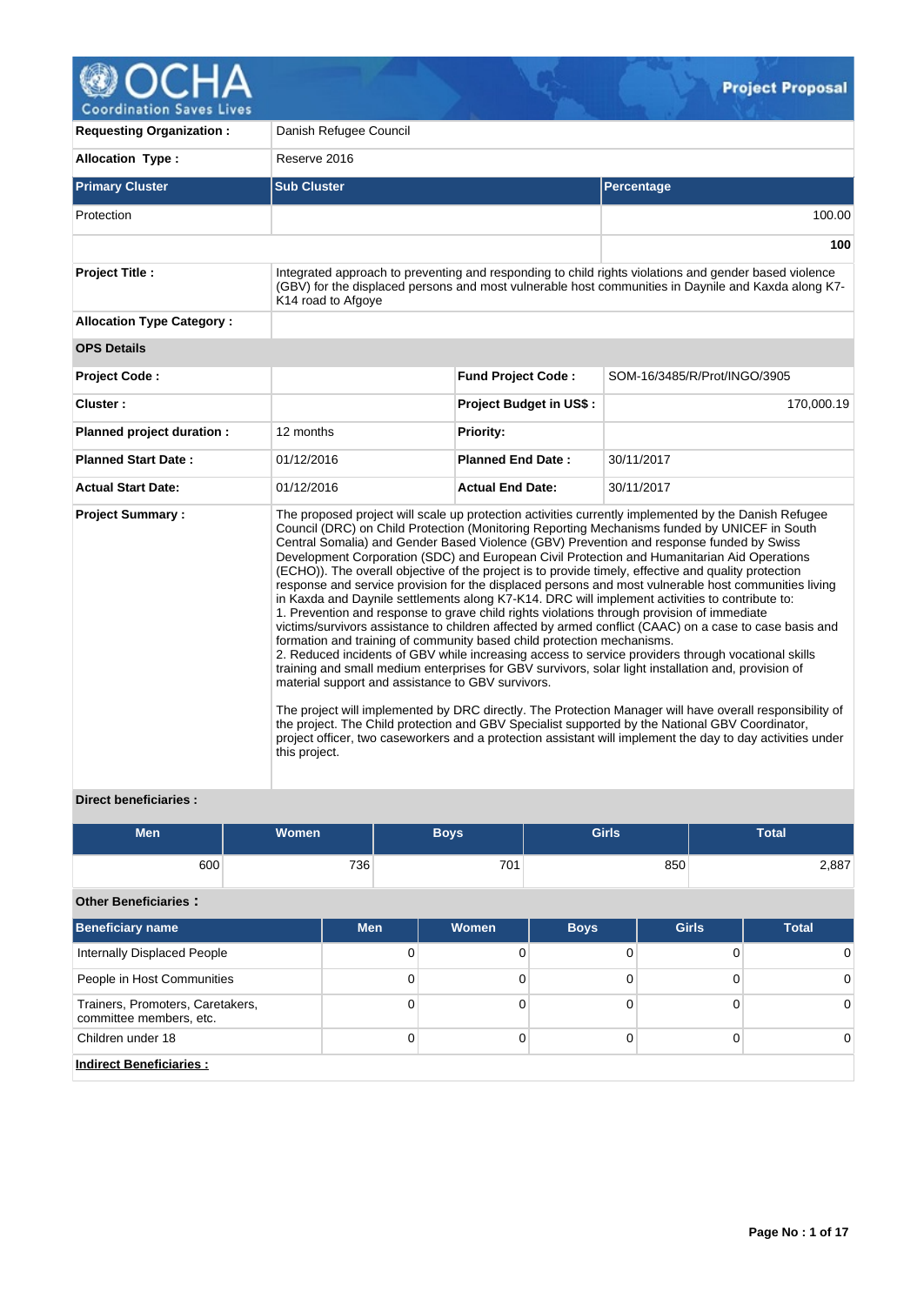The indirect beneficiaries include, 2400 individuals in Kaxda and Daynile as DRC will install 10 solar lights in each settlement. Each solar light will reach 40 house holds and in each household its estimated to have 6 individuals. This will improve social cohesion among internally displaced persons (IDPs) as the light will enable them to interact late into the night. It is anticipated that gender based violence (GBV) incidents and crime will decrease due to proper lighting. Children will use the light to study and read. Local business will continue operate during the night as a result of the lighting. Due to the lighting, the community based child protection mechanisms (CBCPM) members will be able to conduct patrols and monitor GBV and Child protection incidents in the settlements.

Other indirect beneficiaries include; 1,500 persons reached through the 30 CBCPM members trained on child protection and protection monitoring. Families (children, brother, sisters and extended relatives) will benefit from the provision of material assistance provided to GBV survivors and Children affected by armed conflict (CAAC).

#### **Catchment Population:**

## **Link with allocation strategy :**

The proposed project activities is in line with the Protection cluster strategic objectives for 2016; specifically with Objective 1: To improve protection risk prevention, response and access to services for Internally Displaced Persons (IDPs) and other civilians affected by conflict, violence, human rights violations or disaster (Humanitarian Response Plan (HRP) Specific Objective (SO) 1 and 3) and objective 2: To improve protective environment for IDPs and other vulnerable groups in particular through enhanced protection interventions to support durable solutions for IDPs (HRP SO 1 and 3). The proposed interventions will focus on provision of timely, effective and quality lifesaving protection response and service provision to prevent or respond to child rights violations and gender based violence in Daynile and Kaxda districts in Mogadishu.

## **Sub-Grants to Implementing Partners :**

| <b>Partner Name</b>                                   | <b>Partner Type</b> | <b>Budget in US\$</b> |
|-------------------------------------------------------|---------------------|-----------------------|
|                                                       |                     |                       |
| Other funding secured for the same project (to date): |                     |                       |

| <b>Other Funding Source</b> | <b>Other Funding Amount</b> |
|-----------------------------|-----------------------------|
|                             |                             |

## **Organization focal point :**

| <b>Name</b>       | Title                     | Email                    | <b>IPhone</b>    |
|-------------------|---------------------------|--------------------------|------------------|
| Simon Nziokah     | Country Director          | s.nziokah@drcsomalia.org | +254 729 647 350 |
| Eliab Mulili      | <b>Protection Manager</b> | e.mulili@drcsomalia.org  | + 252 612522289  |
| <b>DACKODOUND</b> |                           |                          |                  |

## **BACKGROUND**

#### **1. Humanitarian context analysis**

Gender based Violence (GBV) remains a key protection concern in Somalia, predominantly affecting Internally Displaced Persons (IDPs) (GBV strategy report 2014-2016). According to the GBV Information Management System (IMS) trend analysis, from January to June 2016) 4,424 GBV cases reported, with 60% (2,654) occurring in south central Somalia only of those. Out of this, 33% (1,460) cases were incidences of rape. Out of the GBV cases reported, 78% (3,451) of affected were IDPs.

IDPs vulnerability increases the likelihood of them experiencing GBV. Somalia is a challenging environment for the protection and support of GBV survivors due to cultural sensitivity, fear of stigmatization and reprisals. Hence, access to service providers is limited for GBV survivors. GBV remains significantly under reported and undocumented. Lack of data means that the prevalence of GBV could be higher than what available statistics indicate. A legitimate concern is the lack of prosecution of the GBV perpetrators which has contributed to a climate of impunity. This is due a weakened rule of law and lack of legislations. Recently, the Federal Government of Somalia, developed the Sexual Offences Bill 2015. If passed, this bill will see the prosecution of perpetrators of GBV. With the intensification of the conflict due to the forthcoming elections in September 2016 and multiple armed actors, the prevalence of GBV incidents is likely to increase further. The main protection risks to GBV survivors are: limited access to health services, lack of information and insecurity in the camps.

In recent years, Somalia has been ranked as 'one of the worst places in the world to be a child' (UNICEF Somalia). Contributing factors include armed conflict, displacement, forced or early marriage, high female illiteracy, poverty and inadequate basic services. South Central Somalia still experiences active conflict due to the hits and run attacks between the Al Shabaab (AS) and the SNAF and/or the regional administration forces, joint military offensives by the AMISOM/SNAF against the AS, roadside bombs, grenade attacks and the coordinated hotel attacks by the AS targeting government officials. Also, in almost all of Somalia, clan based militias fighting for power and resource control, continue to commit grave violations against children particularly in Hiraan, Lower Shabelle, Mudug and Galgadud regions. Majority of the grave rights violations occur in Mogadishu (CTF MRM).

## **2. Needs assessment**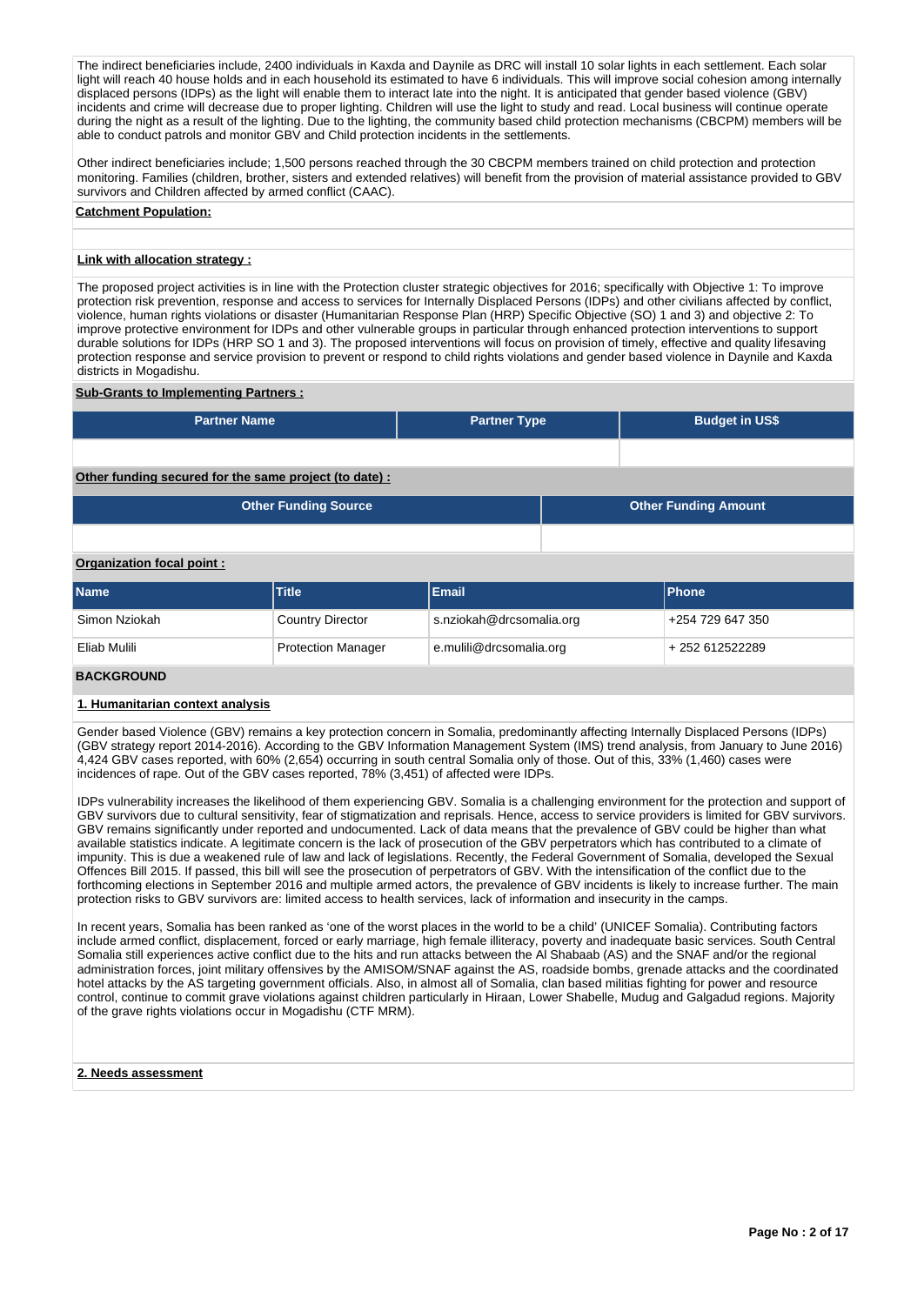Internally Displaced Persons (IDPs) represent 85% of all those living in settlements in Mogadishu, which is approximately 69,000 households and almost 400,000 individuals. 55% of the IDP population currently resides in Daynile and Kaxda districts along the K7-K14 road to Afgoye (IDP Profiling Mogadishu report April 2016). Human Rights Watch note that since 2011, women, men, and children living in informal camps for the displaced have been subjected to serious abuses including rape. Data collected by Gender Based Violence (GBV) Working Group in IDP settlements, and agencies providing GBV prevention and response services in Somalia indicate that persons are vulnerable to GBV particularly in the evening or night. According to a field visit done by Danish Refugee Council (DRC) staff, there are no solar lights in the 120 IDP settlements in Kaxda whereas in Daynile there are only 18 solar lights in the 122 IDP settlements. The lack of and the inadequate lighting is a significant factor in GBV being committed in IDP settlements. DRC will support the procurement and installation of solar lights in Kaxda and Daynile settlements. The locations of the solar lights will take into consideration the specific needs of women, girls, boys and men. DRC will support the formation of Community Based Child Protection Mechanisms (CBCPMs) in the IDP settlements in close consultation with the IDP population, local authorities and host community leaders. One of the female members will be appointed as GBV focal point and be responsible for collecting information on GBV related issues and advising survivors on the support services available to them. The complexity at the root of GBV suggests the need to engage a variety of key stakeholders. Thus, in an effort to enhance their capacity as agents of change, DRC will train them on child protection and protection monitoring. Limited access to basic services due to poverty, stigmatization and lack of awareness has resulted to GBV survivors in Somalia not receiving support on time. DRC will address this gap and provide material support to GBV survivors on the basis of their informed consent. The main types of GBV in Kaxda and Daynile camps are rape, physical assault, domestic violence, forced/early marriage, Female Genital Mutilation/Cutting, discrimination of the girl child and exposure to HIV/Aids and STIs.

According to the Monitoring Reporting Mechanisms Country taskforce statistics, out of 2,997children affected by armed conflict (CAAC) reported between January to December 2016, only 15% (450) of the children received assistance. DRC proposes to provide immediate support comprised of medical,psychosocial and transport to CAAC directly and through referral pathways established by the Child Protection Working Group. DRC will also provide non food items and material support to specific children. Former child soldiers will receive reintegration support inform of vocational skills training and small medium enterprise training.

## **3. Description Of Beneficiaries**

- The target group is composed of Internally Displaced Persons (IDP) population, most host community, returnees women, men, boys and girls that are survivors of Gender based violence (GBV) or at risk of being survivors of GBV.

-<br>- Selected key stakeholder from IDPs and most vulnerable host community (elders, religious leaders, women groups, youth, teachers) will be trained and will be leading GBV initiatives which will be attended by community members.

- Selected community based child protection committee members from IDP populations and most vulnerable host community will be trained on child protection and human rights.

- Children affected by armed conflict specifically boys and girls injured/maimed as a result of conflict, boys and girls that are survivors of rape or attempted rape and boys and girls in need of reintegration and psychosocial services.

- DRC will employ participatory approaches which will involve, inclusion of the target population; most vulnerable host communities, IDPs and local authorities in the planning process before undertaking any intervention. Views of all persons will be respected and listened to ensure that the selection of participants is conducted in a transparent manner to avoid any unintended conflicts between beneficiaries and the larger community.

## **4. Grant Request Justification**

Danish Refugee Council (DRC) aims to fulfil its mandate of providing direct assistance to conflict-affected populations – refugees, internally displaced people (IDPs) and host communities in the conflict/disaster affected areas of Somalia through funding from Somali Humanitarian Fund (SHF) in order improve the lives of vulnerable people in Kaxda and Daynile. The proposed project will contribute to improved access to Gender Based Violence (GBV) and child protection services to girls, women, boys and men that are at risk of GBV and child rights violations in Kaxda and Daynile settlements. The proposed project intervention will contribute to strengthen the community engagement on mitigation and prevention of any types of GBV and child rights violations. It also aims at promotion of GBV and child protection response services to affected community members (women, girls, boys and men). Specifically on GBV, the project aims at ensuring, timely referral pathways and adequate responses are provided (case management, provision of dignity kits and timely referral to other relevant services based on the existing service mapping and Standard Operating Procedures). Solar lights will be installed in order to improve lighting in the settlements and thus mitigate GBV incidents. Culturally appropriate trainings on GBV prevention and response will be conducted for key stakeholders. DRC will also provide immediate support (medical, transportation and psychosocial support) to children affected by armed conflict through established child protection working group referral pathways. The intervention will incorporate continuous management, training & follow up for effective implementation in line with the following protection cluster objectives: Objective 1: To improve protection risk prevention, response and access to services for IDPs and other civilians affected by conflict, violence, human rights violations or disaster (Specific objectives 1 and 3) and Objective 2 : To improve operational response capacity through capacity development, strategy advocacy and humanitarian dialogues. (Specific Objectives 1 and 3).The project will take deliberate measures to ensure gender parity of the beneficiaries in trainings participation and decision making.

## **5. Complementarity**

Danish Refugee Council (DRC) adopts an integrated approach throughout its programming in Somalia, all responses are integrated and complement one another. The proposed action will be complemented with DRC's ongoing integrated emergency and durable solution programs in Mogadishu. The DRC ongoing emergency and recovery projects in the targeted areas include; integrated emergency and recovery project funded by European Civil Protection and Humanitarian Aid Operations (ECHO) which has five components of livelihoods, nutrition, protection, shelter and water, sanitation and health (WASH). It is a nine months project which was started in April 2016. Similarly the project will also complement the Swiss Development Corporation (SDC) funded project in Mogadishu focusing on gender based violence prevention and response. This project will also be complemented by the UNICEF funded monitoring and reporting mechanisms project 2015/2016 that focuses on children affected by armed conflict. Similarly the project will also complement, three other projects that DRC is currently running in Mogadishu, UNHCR livelihoods and protection project for internally displaced persons, Swiss International Development Agency (SIDA) funded integrated project and Office of Foreign Disaster Assistance (OFDA) funded 2016/2017 Project titled "Response to Emergencies and Transitions to Recovery In Volatile Environments (RETREIVE) 2016/17." The OFDA funded project is multisectoral and includes WASH, livelihoods, food security, protection, media awareness and nutrition. This project will also be complemented with a multiple year project that DRC is expecting from the European Union (EU), this project is aimed to Enhance the Integration of Displacement Affected Communities in Somalia, and would be implemented through consortium. The main components of the EU project include, protection, health, education, livelihoods, WASH and nutrition. DRC will further coordinate this project with different agencies who might get funding from the new allocation of the SHF, including all clusters and those with ongoing projects in the targeted areas. DRC is committed to advocate the IDPs and generally the needy people and in particular the project targeted communities to ensure all gaps are covered and affected people are able to recover from the crises.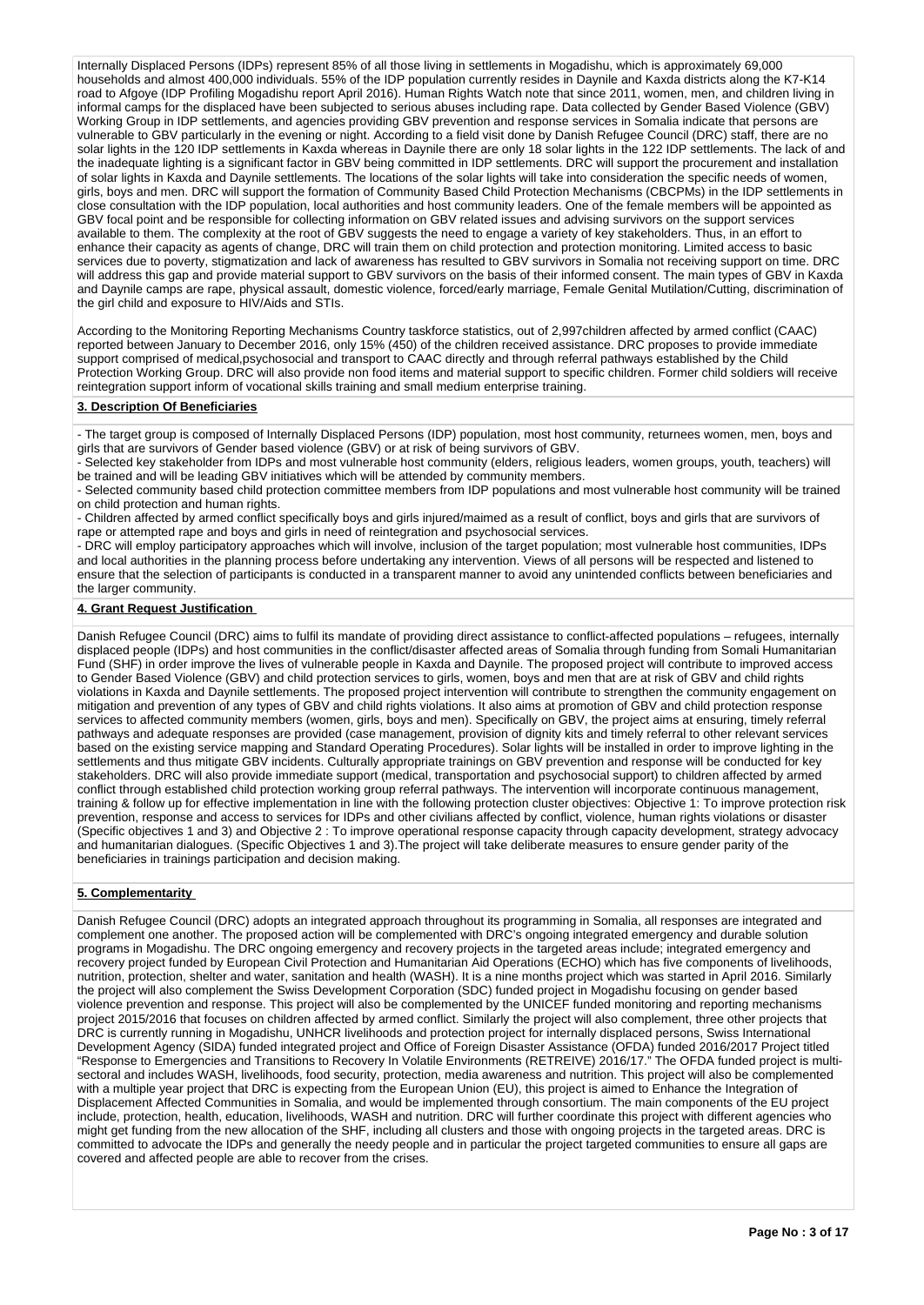## **Overall project objective**

To provide timely, effective and quality protection response and service provision for the displaced persons and vulnerable host communities in Kaxda and Daynile along K7-K14 road to Afgoye.

| <b>Protection</b>                                                                                                                                                                |                                                 |                                 |  |  |  |  |  |  |  |  |
|----------------------------------------------------------------------------------------------------------------------------------------------------------------------------------|-------------------------------------------------|---------------------------------|--|--|--|--|--|--|--|--|
| <b>Cluster objectives</b>                                                                                                                                                        | <b>Strategic Response Plan (SRP) objectives</b> | <b>Percentage of activities</b> |  |  |  |  |  |  |  |  |
| To improve protection risk prevention,<br>response and access to services for IDPs<br>and other civilians affected by conflict,<br>violence, human rights violations or disaster | Somalia HRP 2016                                | 50                              |  |  |  |  |  |  |  |  |
| To improve protective environment for IDPs<br>and other vulnerable groups in particular<br>through enhanced protection interventions to<br>support durable solutions for IDPs    | Somalia HRP 2016                                | 50                              |  |  |  |  |  |  |  |  |

**Contribution to Cluster/Sector Objectives :** The proposed project activities are in line with the Protection cluster strategic objectives for 2016; specifically with Objective 1: To improve protection risk prevention, response and access to services for IDPs and other civilians affected by conflict, violence, human rights violations or disaster (Humanitarian Response Plan (HRP) Specific Objective (SO) 1 and 3) and objective 2: To improve protective environment for IDPs and other vulnerable groups in particular through enhanced protection interventions to support durable solutions for IDPs (HRP SO 1 and 3). The proposed interventions will focus on provision of timely, effective and quality lifesaving protection response and service provision to prevent or respond to child rights violations and gender based violence in Daynile and Kaxda districts in Mogadishu.

#### **Outcome 1**

Livelihood assistance through vocational skills training (VST) or small medium enterprises (SME) training for Gender Based Violence (GBV) survivors in Kaxda and Daynile IDP settlements. The survivors will have a choice between the two trainings.

## **Output 1.1**

## **Description**

6 gender based violence (GBV) survivors receive vocational skills training or small medium enterprises trainings

## **Assumptions & Risks**

Security context does not dramatically change and formal and informal authorities continue to allow access to target areas

#### **Activities**

## **Activity 1.1.1**

## **Standard Activity : Capacity building**

Danish Refugee Council (DRC) will support the training of 6 gender based violence survivors on vocational skills (VST) or small medium enterprise (SME). The survivors will be given an option between the two trainings. They will be interviewed on their interests and previous skills. DRC caseworkers will identify and select the beneficiaries from internally displaced persons (IDPs)- four persons and the most vulnerable host communities- two persons. VST will take a period of four months whereas the SME training will take four weeks. Training will be done through a local private institution. After the training, survivors will be given start up kits which will vary depending on the training taken. The cost of the VST start up kit will be approximately 500 USD and survivors who undertake SME training will receive an SME grant ranging approximately between USD 500-1100 to start up business. Businesses will be monitored by DRC staff and success reported. The identity of the women as GBV survivors will not be disclosed for confidentiality.

## **Indicators**

|                                |                                                                                                                            |                                                                                                                    | <b>End cycle beneficiaries</b> |              |  |                   | <b>End</b><br>cycle |  |
|--------------------------------|----------------------------------------------------------------------------------------------------------------------------|--------------------------------------------------------------------------------------------------------------------|--------------------------------|--------------|--|-------------------|---------------------|--|
| Code                           | <b>Cluster</b>                                                                                                             | <b>Indicator</b>                                                                                                   | <b>Men</b>                     | <b>Women</b> |  | <b>Boys Girls</b> | <b>Target</b>       |  |
| Indicator 1.1.1                | Protection                                                                                                                 | Number of people reached by campaigns<br>conducted to inform communities on available<br>services                  |                                |              |  |                   | 6                   |  |
|                                |                                                                                                                            | <b>Means of Verification</b> : Pictures, training report, participants list, monthly and progress reports          |                                |              |  |                   |                     |  |
| Indicator 1.1.2                | Protection                                                                                                                 | 6 gender based violence survivors trained on<br>vocational skills or small medium enterprises                      |                                |              |  |                   | 6                   |  |
|                                |                                                                                                                            | <b>Means of Verification:</b> Pictures, beneficiaries list, training report, progress report                       |                                |              |  |                   |                     |  |
| Indicator 1.1.3                | Protection                                                                                                                 | Number of gender based violence (GBV)<br>survivors who receive start up kits or small<br>medium enterprises grants |                                |              |  |                   | 6                   |  |
|                                | <b>Means of Verification:</b> beneficiaries list, pictures, progress report                                                |                                                                                                                    |                                |              |  |                   |                     |  |
| Output 1.2                     |                                                                                                                            |                                                                                                                    |                                |              |  |                   |                     |  |
| <b>Description</b>             |                                                                                                                            |                                                                                                                    |                                |              |  |                   |                     |  |
|                                |                                                                                                                            | 10 solar lights are procured and installed in Kaxda and Daynile IDP camps.                                         |                                |              |  |                   |                     |  |
| <b>Assumptions &amp; Risks</b> |                                                                                                                            |                                                                                                                    |                                |              |  |                   |                     |  |
|                                | Security context does not dramatically change and formal and informal authorities continue to allow access to target areas |                                                                                                                    |                                |              |  |                   |                     |  |
| <b>Activities</b>              |                                                                                                                            |                                                                                                                    |                                |              |  |                   |                     |  |

## **Activity 1.2.1**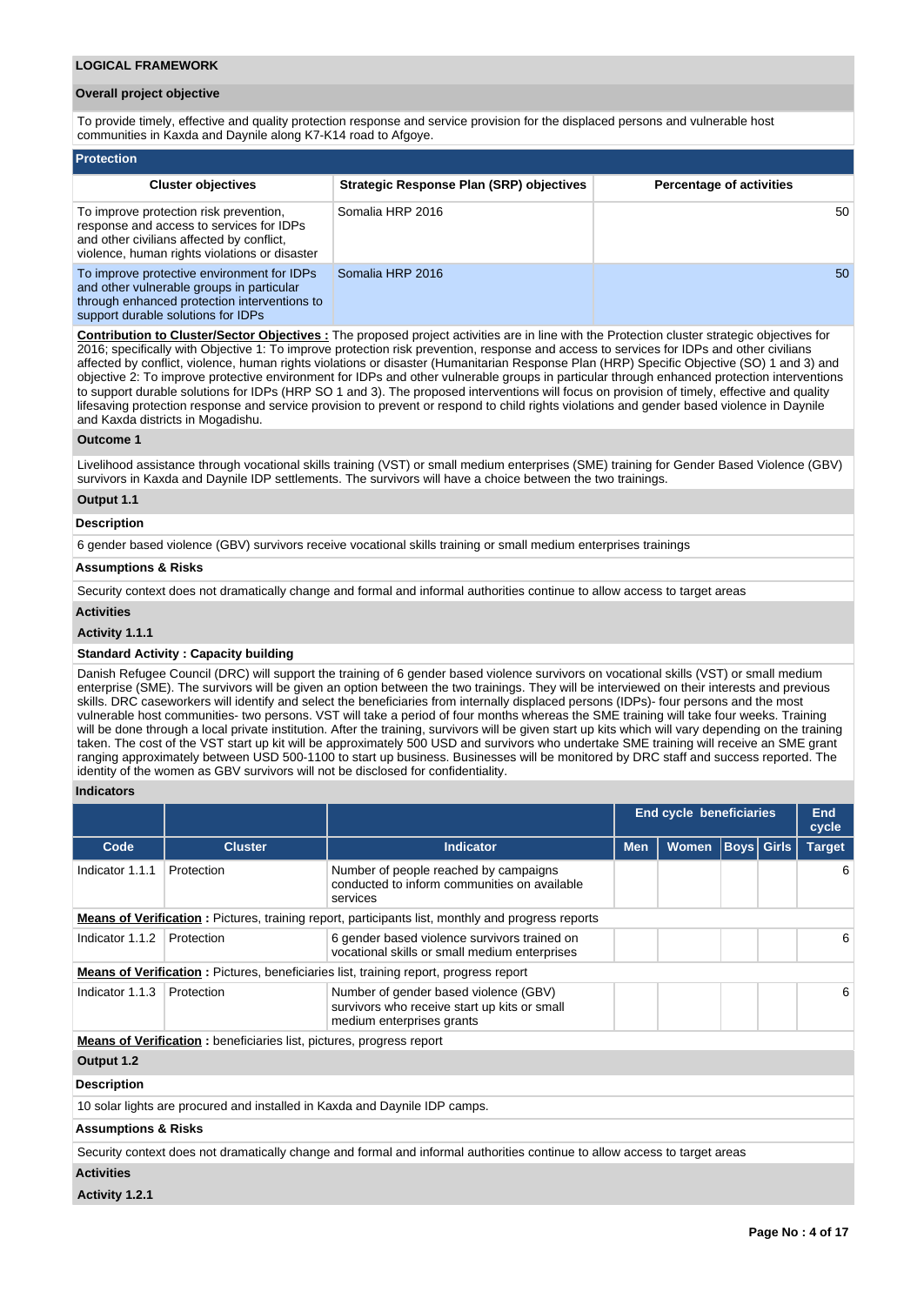## **Standard Activity : Material Support**

Procurement and installation of solar lights (5 for Kaxda and 5 for Daynile). The criteria for installation of solar lights will be used, where land owners, IDP community, most vulnerable host community and local authorities will be involved in identifying target sites where the lights will be set up. A group of community members will be trained on how to care and maintain the solar lights. It will also be their responsibility to repair the solar lights stands.

## **Indicators**

|                 |                                                                          |                                                      | <b>End cycle beneficiaries</b> |       |  | End<br>cycle      |               |  |  |  |
|-----------------|--------------------------------------------------------------------------|------------------------------------------------------|--------------------------------|-------|--|-------------------|---------------|--|--|--|
| Code            | <b>Cluster</b>                                                           | <b>Indicator</b>                                     | <b>Men</b>                     | Women |  | <b>Boys Girls</b> | <b>Target</b> |  |  |  |
| Indicator 1.2.1 | Protection                                                               | Number of IDP households having access to<br>ligting |                                |       |  |                   | 400           |  |  |  |
|                 | <b>Means of Verification:</b> Field monitoring reports, progress reports |                                                      |                                |       |  |                   |               |  |  |  |
| Indicator 1.2.2 | Protection                                                               | Number of solar lights procured and installed        |                                |       |  |                   | 10            |  |  |  |
|                 | <b>Means of Verification: Pictures, field visits reports</b>             |                                                      |                                |       |  |                   |               |  |  |  |

# **Outcome 2**

Women survivors benefit from material assistance in Kaxda and Daynile Internally Displaced Persons (IDP) settlements.

#### **Output 2.1**

## **Description**

A total of 100 women receive material assistance/ non food items (NFIs), transportation, medical and psychosocial referral, dignity kits based on the individual case management assessments and in line with standardized kits.

### **Assumptions & Risks**

Security context does not dramatically change and formal and informal authorities continue to allow access to target areas.

### **Activities**

**Activity 2.1.1** 

## **Standard Activity : Material Support**

To facilitate access to Gender Based Violence (GBV) and Child Protection services in a timely manner, Danish Refugee Council (DRC) will provide material assistance to the survivors and victims. Such assistance will include transportation costs to access service providers, medical costs (it includes, undergoing examination, as per Inter-agency standing committee (IASC) guidelines, receive HIV post-exposure prophylaxis (PEP) along with voluntary counselling and testing, and comprehensive reproductive health care in the case of rape survivors), legal aid clinics and psycho-social support costs, clothes, material assistance/non food items and dignity kits. The kind of support to be provided will be on a case to case basis. DRC GBV staff and case workers will support the survivors in receiving the material assistance. DRC GBV staff will work closely with other agencies in the referral network and ensure confidentiality in relation to all information on the survivors.

#### **Indicators**

|                                |                                                                       |                                                                                                                                                 | <b>End cycle beneficiaries</b> | End<br>cycle |                   |  |               |
|--------------------------------|-----------------------------------------------------------------------|-------------------------------------------------------------------------------------------------------------------------------------------------|--------------------------------|--------------|-------------------|--|---------------|
| Code                           | <b>Cluster</b>                                                        | <b>Indicator</b>                                                                                                                                | <b>Men</b>                     | Women        | <b>Boys</b> Girls |  | <b>Target</b> |
| Indicator 2.1.1                | Protection                                                            | Number of male/female survivors who receive<br>medical assistance, including post rape treatment<br>within 72 hours, in line with set standards |                                |              |                   |  | 100           |
|                                |                                                                       | <b>Means of Verification:</b> Case file, post monitoring distribution, distribution report                                                      |                                |              |                   |  |               |
| Indicator 2.1.2                | Protection                                                            | Number of dignity kits bought and distributed                                                                                                   |                                |              |                   |  | 30            |
|                                | <b>Means of Verification:</b> distribution list                       |                                                                                                                                                 |                                |              |                   |  |               |
| Indicator 2.1.3                | Protection                                                            | Number of material assistance/Non food item<br>(NFI) kits bought and distributed                                                                |                                |              |                   |  | 90            |
|                                | <b>Means of Verification: distribution lists</b>                      |                                                                                                                                                 |                                |              |                   |  |               |
| Indicator 2.1.4                | Protection                                                            | Number of survivors that receive transportation<br>support to access medical facilities                                                         |                                |              |                   |  | 50            |
|                                | <b>Means of Verification:</b> transport receipts, field visit reports |                                                                                                                                                 |                                |              |                   |  |               |
| Outcome 3                      |                                                                       |                                                                                                                                                 |                                |              |                   |  |               |
|                                |                                                                       | Community Based Child Protection Mechanisms (CBCPMs) formed and trained                                                                         |                                |              |                   |  |               |
| Output 3.1                     |                                                                       |                                                                                                                                                 |                                |              |                   |  |               |
| <b>Description</b>             |                                                                       |                                                                                                                                                 |                                |              |                   |  |               |
| trainings                      |                                                                       | Community Based Child Protection Mechanisms' capacity on child protection principles and protection monitoring strengthened through             |                                |              |                   |  |               |
| <b>Assumptions &amp; Risks</b> |                                                                       |                                                                                                                                                 |                                |              |                   |  |               |
|                                |                                                                       | Security context does not dramatically change and formal and informal authorities continue to allow access to target areas.                     |                                |              |                   |  |               |
| <b>Activities</b>              |                                                                       |                                                                                                                                                 |                                |              |                   |  |               |

## **Activity 3.1.1**

**Standard Activity : Protection Monitoring**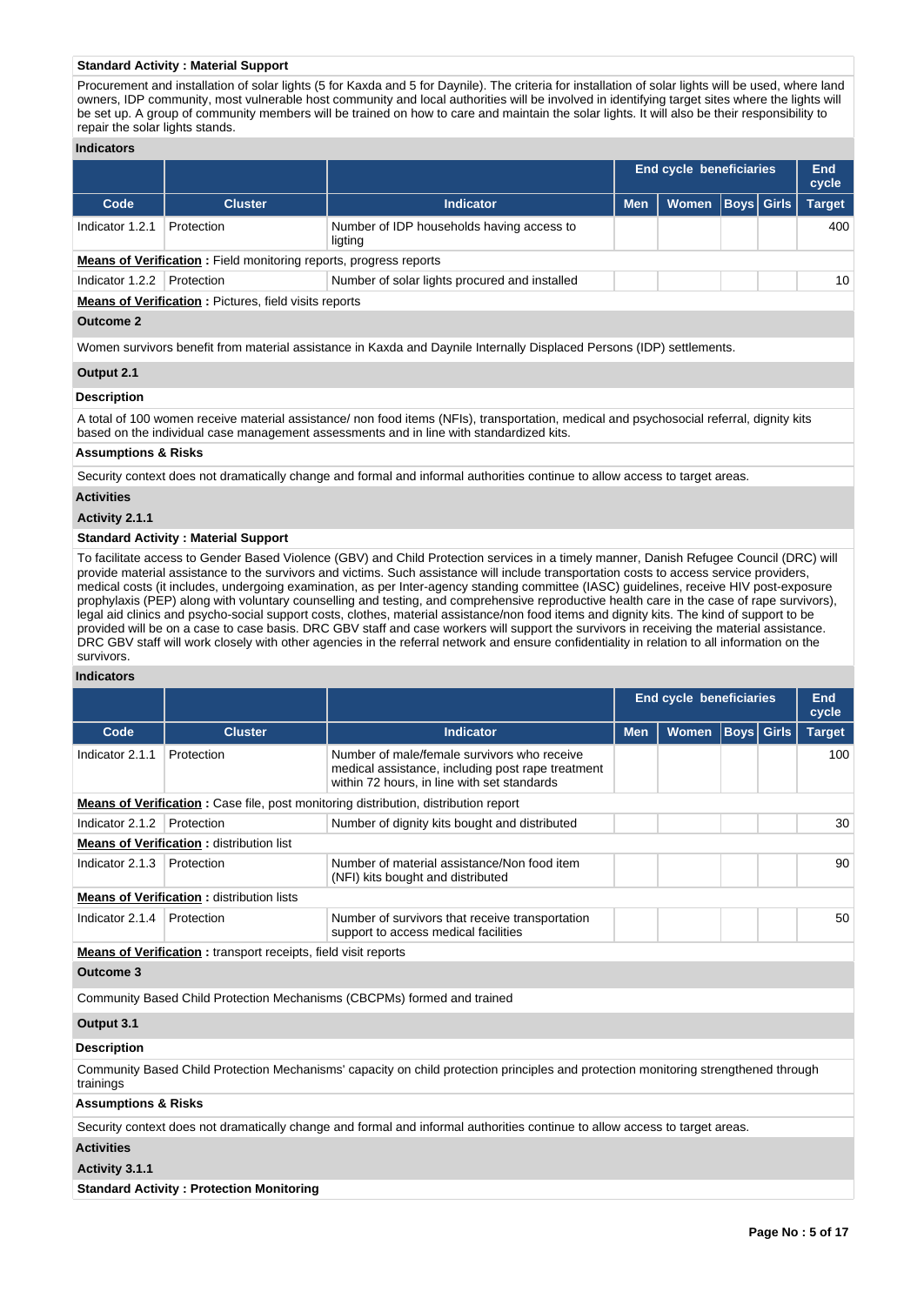Two community based child protection mechanisms (CBCPMs) will be formed in consultation with IDP population, local authorities and host community leaders, composed of 30 members (15 in Daynile and 15 in Kaxda). Membership will be voluntary. The CBCPMs will be composed of both men and women. At least a third of the CBCPMs will be female. The CBCPM members will receive training on child protection principles and protection monitoring. One of the female members will be appointed as GBV focal point and be responsible for collecting information on GBV and advising survivors on the support services available to them. One of the male members will be appointed as a child protection focal point and will be responsible for collecting information on children affected by armed conflict (CAAC) and advising victims on where to access appropriate medical, psycho-social and transportation services. The CBCPM members will monitor the settlements and conduct night patrols. It is expected that the patrols will deter perpetrators from committing violations in the settlements. The CBCPMs will hold regular meetings on a monthly basis to discuss and plan their activities. DRC will organize monthly meetings with group members and local authorities to discuss data on incidents gathered during the month, patterns of violations and subsequent follow up through reporting and referrals.

## **Indicators**

|                                |                                                                               |                                                                                                                                                        | End cycle beneficiaries |              |  | End<br>cycle      |               |
|--------------------------------|-------------------------------------------------------------------------------|--------------------------------------------------------------------------------------------------------------------------------------------------------|-------------------------|--------------|--|-------------------|---------------|
| Code                           | <b>Cluster</b>                                                                | <b>Indicator</b>                                                                                                                                       | <b>Men</b>              | <b>Women</b> |  | <b>Boys</b> Girls | <b>Target</b> |
| Indicator 3.1.1                | Protection                                                                    | 30 CBCPM members (15 in Daynile, 15 in Kaxda)<br>are trained on child protection principles and<br>protection monitoring (2 trainings per settlement). |                         |              |  |                   | 30            |
| <b>Means of Verification:</b>  |                                                                               |                                                                                                                                                        |                         |              |  |                   |               |
| Indicator 3.1.2                | Protection                                                                    | Number of people reached by campaigns<br>conducted to inform communities on available<br>services                                                      |                         |              |  |                   | 3,600         |
| <b>Means of Verification:</b>  |                                                                               |                                                                                                                                                        |                         |              |  |                   |               |
| Indicator 3.1.3                | Protection                                                                    | Monthly meetings held with the CBCPM members<br>and local authorities                                                                                  |                         |              |  |                   | 12            |
|                                | <b>Means of Verification:</b> minutes of the meeting, pictures, field reports |                                                                                                                                                        |                         |              |  |                   |               |
| Outcome 4                      |                                                                               |                                                                                                                                                        |                         |              |  |                   |               |
|                                | Support rehabilitation and reintegration of former child soldiers.            |                                                                                                                                                        |                         |              |  |                   |               |
| Output 4.1                     |                                                                               |                                                                                                                                                        |                         |              |  |                   |               |
| <b>Description</b>             |                                                                               |                                                                                                                                                        |                         |              |  |                   |               |
|                                |                                                                               | 6 former child soldiers (boys and girls) receive vocational skills training and support                                                                |                         |              |  |                   |               |
| <b>Assumptions &amp; Risks</b> |                                                                               |                                                                                                                                                        |                         |              |  |                   |               |

Security context does not dramatically change and formal and informal authorities continue to allow access to target areas

#### **Activities**

**Activity 4.1.1** 

## **Standard Activity : Child Soldier Rehabilitation**

Danish Refugee Council (DRC) will support the rehabilitation and reintegration of six former child soldiers from Kaxda and Daynile districts through provision of material support and vocational skills training (VST). DRC will provide skills development courses to the children for 4 to 6 months. The children targeted will be aged 15-17 years. The VST will complement the education opportunities that the child soldiers can access. On a case to case basis DRC will consider providing start up kits to the former child soldiers as part of the rehabilitation process and secure job placement for them.

#### **Indicators**

|                 |                                                 |                                                                                                                               | End cycle beneficiaries |              |                   | <b>End</b><br>cycle |               |  |  |  |
|-----------------|-------------------------------------------------|-------------------------------------------------------------------------------------------------------------------------------|-------------------------|--------------|-------------------|---------------------|---------------|--|--|--|
| Code            | <b>Cluster</b>                                  | <b>Indicator</b>                                                                                                              | <b>Men</b>              | <b>Women</b> | <b>Boys Girls</b> |                     | <b>Target</b> |  |  |  |
| Indicator 4.1.1 | Protection                                      | Percentage of identified UAM and separated girls<br>and boys reunited with their families                                     |                         |              |                   |                     | 6             |  |  |  |
|                 |                                                 | <b>Means of Verification:</b> incident report, pictures, monthly and progress reports                                         |                         |              |                   |                     |               |  |  |  |
| Indicator 4.1.2 | Protection                                      | Vocational skills training provided for 6 former<br>child soldiers                                                            |                         |              |                   |                     | 6             |  |  |  |
|                 |                                                 | Means of Verification: beneficiary lists, training and attendance sheet, training report, VST graduate post assessment report |                         |              |                   |                     |               |  |  |  |
| Indicator 4.1.3 | Protection                                      | Number of Material support/ Non food items<br>(blanket, sleeping mat and soap bar) to be<br>provided                          |                         |              |                   |                     | 6             |  |  |  |
|                 | <b>Means of Verification: Distribution list</b> |                                                                                                                               |                         |              |                   |                     |               |  |  |  |

#### **Outcome 5**

Children affected by armed conflict benefit from immediate assistance (medical, legal, psychosocial, transportation, material/non food items) in Kaxda and Daynile settlements

## **Output 5.1**

## **Description**

A total of 345 boys and girls affected by armed conflict receive immediate assistance; medical support or referral, legal support, transportation support, gender sensitive dignity kits, non food items/material assistance, psychosocial support based on individual case management assessments and in line with standardized kits.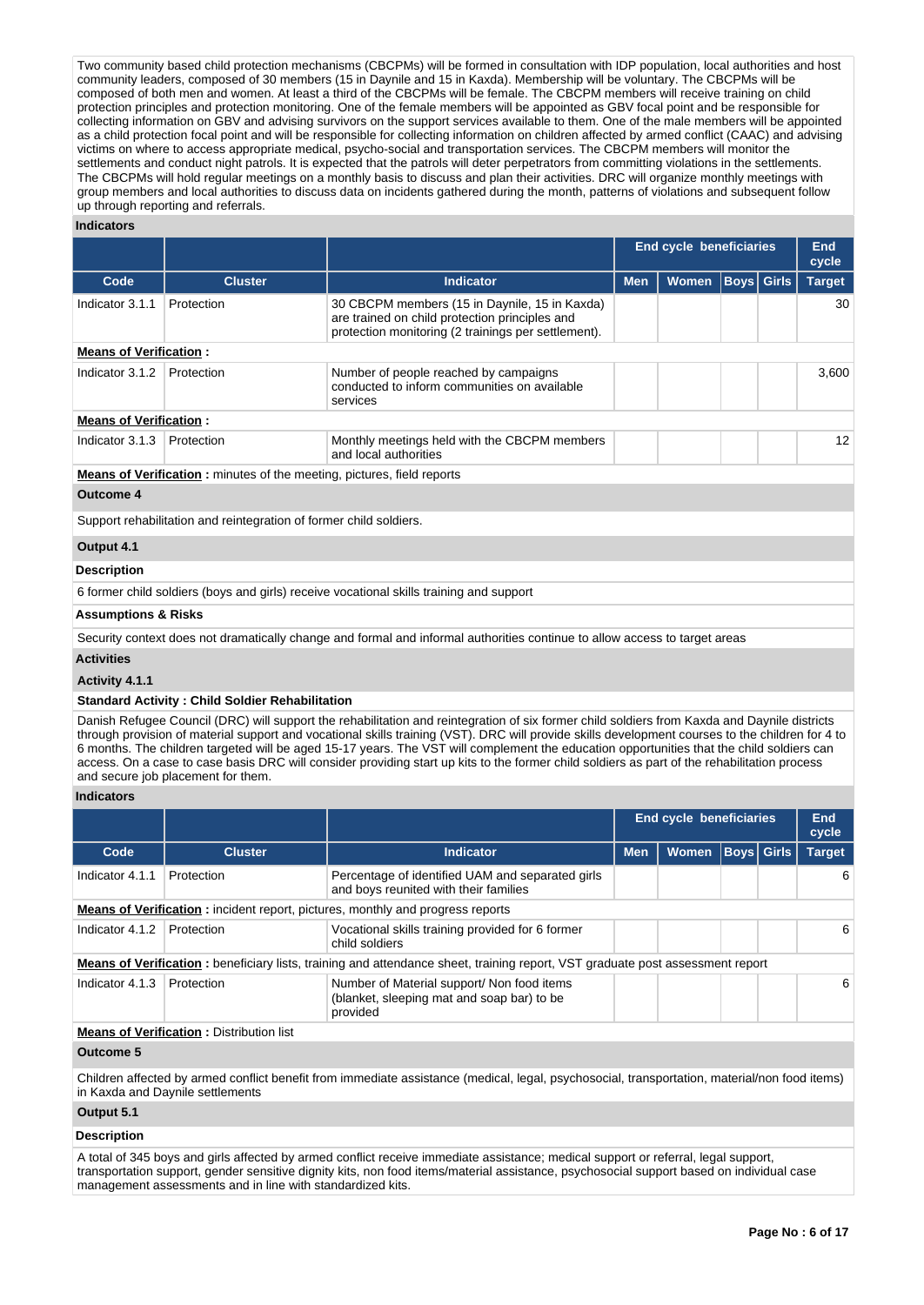## **Assumptions & Risks**

Security context does not dramatically change and formal and informal authorities continue to allow access to target areas

# **Activities**

# **Activity 5.1.1**

## **Standard Activity : Protection Monitoring**

Provision of timely immediate assistance to children affected by armed conflict. Immediate assistance include payments of medical costs incurred by victims/survivors, payment of transportation costs to access service providers, payment of psychosocial support costs and legal services on a needs to need basis. DRC will also work with the Child Protection Working Group (CPWG) to support children affected by armed conflict, in addition to those identified through the CPWG in Kaxda and Daynile districts. Danish Refugee Council (DRC) case workers will attend to the immediate needs of children affected by armed conflict and those at risk. They will facilitate access to child protection services such as medical facilities, psychosocial support, payment of transportation costs for children to access services. Coordinate referral of victims and survivors to service providers.Provision of material support/NFIs to most vulnerable children affected by armed conflict (child soldiers, injured children and rape survivors). The dignity kits will be gender sensitive for boys and girls. The project officer and the case workers will be responsible for identifying the most vulnerable children in need of psychosocial and material support.

## **Indicators**

|                                        |                                                  |                                                                                                                                                                                                                                 | <b>End cycle beneficiaries</b> |       |                   |  | End<br>cycle  |
|----------------------------------------|--------------------------------------------------|---------------------------------------------------------------------------------------------------------------------------------------------------------------------------------------------------------------------------------|--------------------------------|-------|-------------------|--|---------------|
| Code                                   | <b>Cluster</b>                                   | <b>Indicator</b>                                                                                                                                                                                                                | <b>Men</b>                     | Women | <b>Boys</b> Girls |  | <b>Target</b> |
| Indicator 5.1.1                        | Protection                                       | Number of male/female survivors who receive<br>medical assistance, including post rape treatment<br>within 72 hours, in line with set standards                                                                                 |                                |       |                   |  | 100           |
|                                        |                                                  | <b>Means of Verification:</b> case files, incident reports, monthly reports and progress reports                                                                                                                                |                                |       |                   |  |               |
| Indicator 5.1.2                        | Protection                                       | Number of boys and girls (GBV survivors) who<br>receive legal support                                                                                                                                                           |                                |       |                   |  | 5             |
|                                        |                                                  | <b>Means of Verification:</b> Case files, incident report, monthly and progress reports                                                                                                                                         |                                |       |                   |  |               |
| Indicator 5.1.3                        | Protection                                       | Number of boys and girls who receive<br>transportation support                                                                                                                                                                  |                                |       |                   |  | 120           |
|                                        |                                                  | <b>Means of Verification:</b> case files, incident reports, monthly and progress reports                                                                                                                                        |                                |       |                   |  |               |
| Indicator 5.1.4                        | Protection                                       | Number of psychosocial and material support/non<br>food items (blankets, sleeping mats, soap bar,<br>kitchen set) to be provided to children affected by<br>armed conflict (child soldiers, rape survivors,<br>injured victims) |                                |       |                   |  | 60            |
|                                        | <b>Means of Verification: Distribution lists</b> |                                                                                                                                                                                                                                 |                                |       |                   |  |               |
| Indicator 5.1.5                        | Protection                                       | Number of dignity kits (gender (boys and girls)<br>sensitive kits) bought and distributed for GBV<br>child survivors                                                                                                            |                                |       |                   |  | 60            |
|                                        | <b>Means of Verification: Distribution list</b>  |                                                                                                                                                                                                                                 |                                |       |                   |  |               |
| <b>Additional Targets:</b>             |                                                  |                                                                                                                                                                                                                                 |                                |       |                   |  |               |
| <b>M&amp;R</b>                         |                                                  |                                                                                                                                                                                                                                 |                                |       |                   |  |               |
| <b>Monitoring &amp; Reporting plan</b> |                                                  |                                                                                                                                                                                                                                 |                                |       |                   |  |               |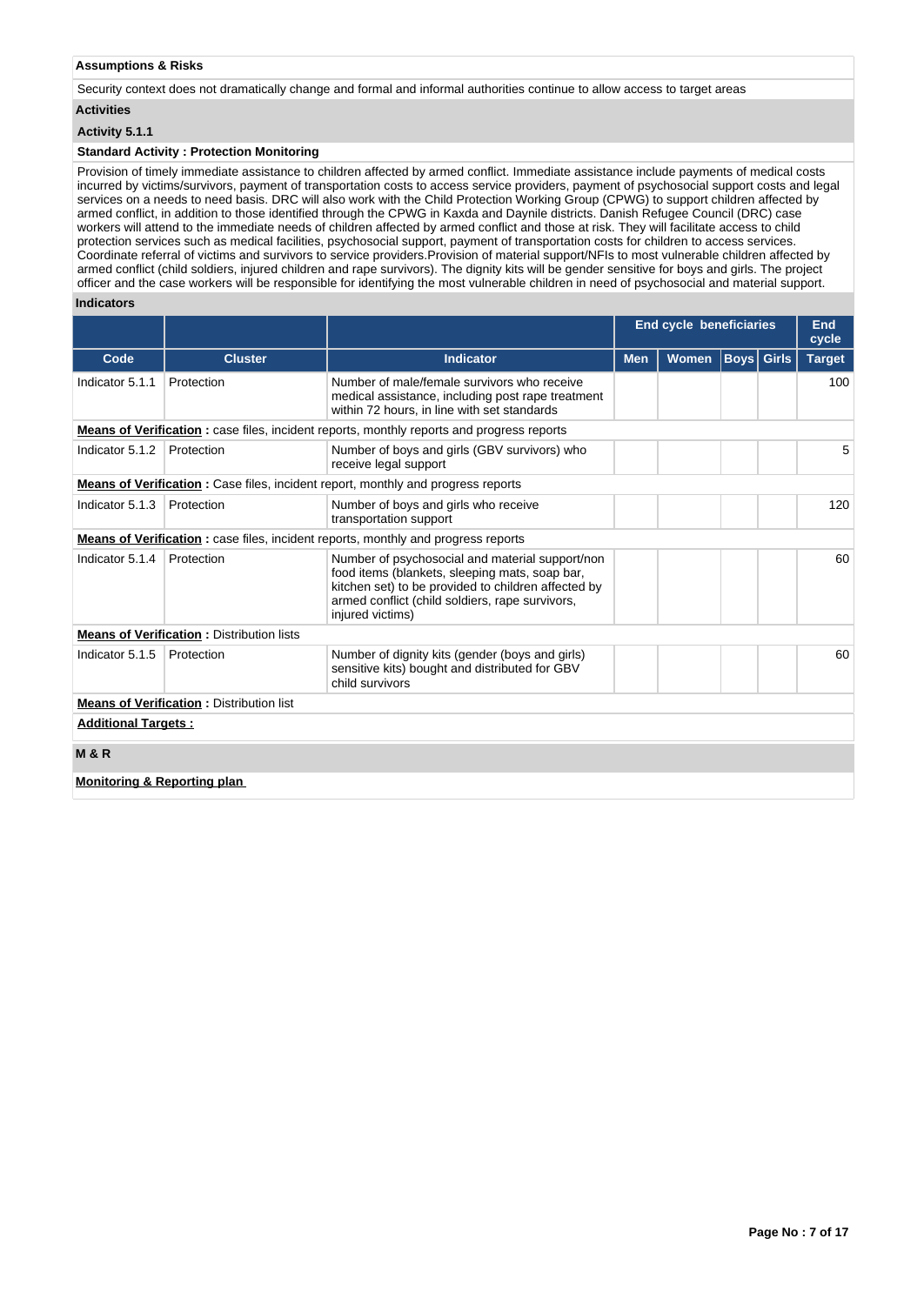DRC has an independent Monitoring and Evaluation (M&E) structure with dedicated personnel for monitoring project activities within the lifespan of the project. The M focal person and the field officers for the project will be inducted on the interpretation of project's indicators and deliverables to be accomplished. Monitoring and Evaluation plan (MEP) will be developed indicating clearly the project's outcomes, outputs and activities indicators and subsequent means of verification.The M & E will make sure that a pre-registration of protection beneficiaries will be done in accordance to the DRC guidelines mainly to establish correct number of people to benefit from different activities on this project without bias. Initially, DRC will organize project a kick off meeting with all stakeholders to discuss on project objectives, implementation strategies and the project scope, this will be done in accordance with the policies as the organisation ascribe to core humanitarian standards (CHS) standards. Additionally, information on the use of the complaints and feedback system, beneficiary selection criteria, beneficiary entitlement and roles of different players will be spelt out clearly during this meeting. Beneficiary contact details such as telephone contact information of all beneficiaries will be collected to facilitate remote monitoring by stakeholders especially (OCHA) or third party assigned by the donor. DRC will make it a point that these contact details are kept by different authorities at regional, district and community level for the easy access to external monitoring and evaluation processes to take place. Recurrent monitoring of protection visits planned by protection cluster and community based protection committee will be conducted to establish project challenges and success using the developed tools. Monitoring of the project will also be checking on beneficiary's perception on their knowledge of their entitlements and satisfaction on the various activities availed to them. The trained M and E staff will be responsive on how to collect, collate, verify and validate project information before it is shared for real-time decision making. M and E department will make it a point that project information is shared with management, stakeholders (protection cluster) and donors is of good quality by applying of the DRC's quality guideline standards. At the start of the project, milestone targets will be set to facilitate easy measurement of the project indicators and how cycle set targets are met. Quarterly reporting will be done, measuring progress against and to check if proposed targets are being reached timely. The project data will be collected on a monthly basis and reported quarterly to management and donors. A mixed method approach will be used to adequately capture all project indicators at all levels of the project's performance (activity, output and outcome). The M and E personnel will use a variety of tools which will adequately capture relevant data for the project, these are; qualitative tools (Key informant guide, focus group guide, observation checklist and story collection questionnaire guide). For evidence monitoring, the M and E focal person will collect pictures, which will be tagged to GPS coordinates especially for all points where of solar lights installation will take place. As for the distribution of the NFIs (material assistance), the household quantitative (post distribution monitoring) tool used to collect on beneficiary satisfaction, knowledge on project entitlements and usage of provided materials.The findings will be shared two weeks to the programming team so that decisions can be made on the project progress. Some of the data relating to project activities will be collected and updated on the activity indicator tracking table by the programming team which will be verified and validated by M and E team monthly, this will be used to compile quarterly reports and bi-annual reports.

### **Workplan**

| <b>Activitydescription</b>                                                                                                                                                                                                                                                                                                                                                                                                                                                                                                                                                                                                                                                                                                                                                                                                                                                                                                                                          | <b>Year</b> |          |              |          |       |              |     |    |              |                 |  |   |
|---------------------------------------------------------------------------------------------------------------------------------------------------------------------------------------------------------------------------------------------------------------------------------------------------------------------------------------------------------------------------------------------------------------------------------------------------------------------------------------------------------------------------------------------------------------------------------------------------------------------------------------------------------------------------------------------------------------------------------------------------------------------------------------------------------------------------------------------------------------------------------------------------------------------------------------------------------------------|-------------|----------|--------------|----------|-------|--------------|-----|----|--------------|-----------------|--|---|
|                                                                                                                                                                                                                                                                                                                                                                                                                                                                                                                                                                                                                                                                                                                                                                                                                                                                                                                                                                     |             |          | 2            | 3        |       | 5            | 6   |    |              |                 |  |   |
| Activity 1.1.1: Danish Refugee Council (DRC) will support the training of 6 gender<br>based violence survivors on vocational skills (VST) or small medium enterprise                                                                                                                                                                                                                                                                                                                                                                                                                                                                                                                                                                                                                                                                                                                                                                                                | 2016        |          |              |          |       |              |     |    |              |                 |  |   |
| (SME). The survivors will be given an option between the two trainings. They will<br>be interviewed on their interests and previous skills. DRC caseworkers will identify<br>and select the beneficiaries from internally displaced persons (IDPs)- four persons<br>and the most vulnerable host communities- two persons. VST will take a period of<br>four months whereas the SME training will take four weeks. Training will be done<br>through a local private institution. After the training, survivors will be given start up<br>kits which will vary depending on the training taken. The cost of the VST start up kit<br>will be approximately 500 USD and survivors who undertake SME training will<br>receive an SME grant ranging approximately between USD 500-1100 to start up<br>business. Businesses will be monitored by DRC staff and success reported. The<br>identity of the women as GBV survivors will not be disclosed for confidentiality. | 2017        | X.       | $\mathsf{X}$ | X.       | X X X |              |     | X. | X.           | ΙX              |  |   |
| Activity 1.2.1: Procurement and installation of solar lights (5 for Kaxda and 5 for<br>Daynile). The criteria for installation of solar lights will be used, where land owners,                                                                                                                                                                                                                                                                                                                                                                                                                                                                                                                                                                                                                                                                                                                                                                                     | 2016        |          |              |          |       |              |     |    |              |                 |  | X |
| IDP community, most vulnerable host community and local authorities will be<br>involved in identifying target sites where the lights will be set up. A group of<br>community members will be trained on how to care and maintain the solar lights. It<br>will also be their responsibility to repair the solar lights stands.                                                                                                                                                                                                                                                                                                                                                                                                                                                                                                                                                                                                                                       | 2017        | <b>X</b> | X            |          |       |              |     |    |              |                 |  |   |
| Activity 2.1.1: To facilitate access to Gender Based Violence (GBV) and Child<br>Protection services in a timely manner, Danish Refugee Council (DRC) will provide                                                                                                                                                                                                                                                                                                                                                                                                                                                                                                                                                                                                                                                                                                                                                                                                  | 2016        |          |              |          |       |              |     |    |              |                 |  | x |
| material assistance to the survivors and victims. Such assistance will include<br>transportation costs to access service providers, medical costs (it includes,<br>undergoing examination, as per Inter-agency standing committee (IASC)<br>guidelines, receive HIV post-exposure prophylaxis (PEP) along with voluntary<br>counselling and testing, and comprehensive reproductive health care in the case of<br>rape survivors), legal aid clinics and psycho-social support costs, clothes, material<br>assistance/non food items and dignity kits. The kind of support to be provided will<br>be on a case to case basis. DRC GBV staff and case workers will support the<br>survivors in receiving the material assistance. DRC GBV staff will work closely with<br>other agencies in the referral network and ensure confidentiality in relation to all<br>information on the survivors.                                                                      | 2017        | X.       | IX.          | <b>X</b> | IX.   | $\mathsf{X}$ | ΙX. | X  | <sup>X</sup> | $\mathsf{\chi}$ |  |   |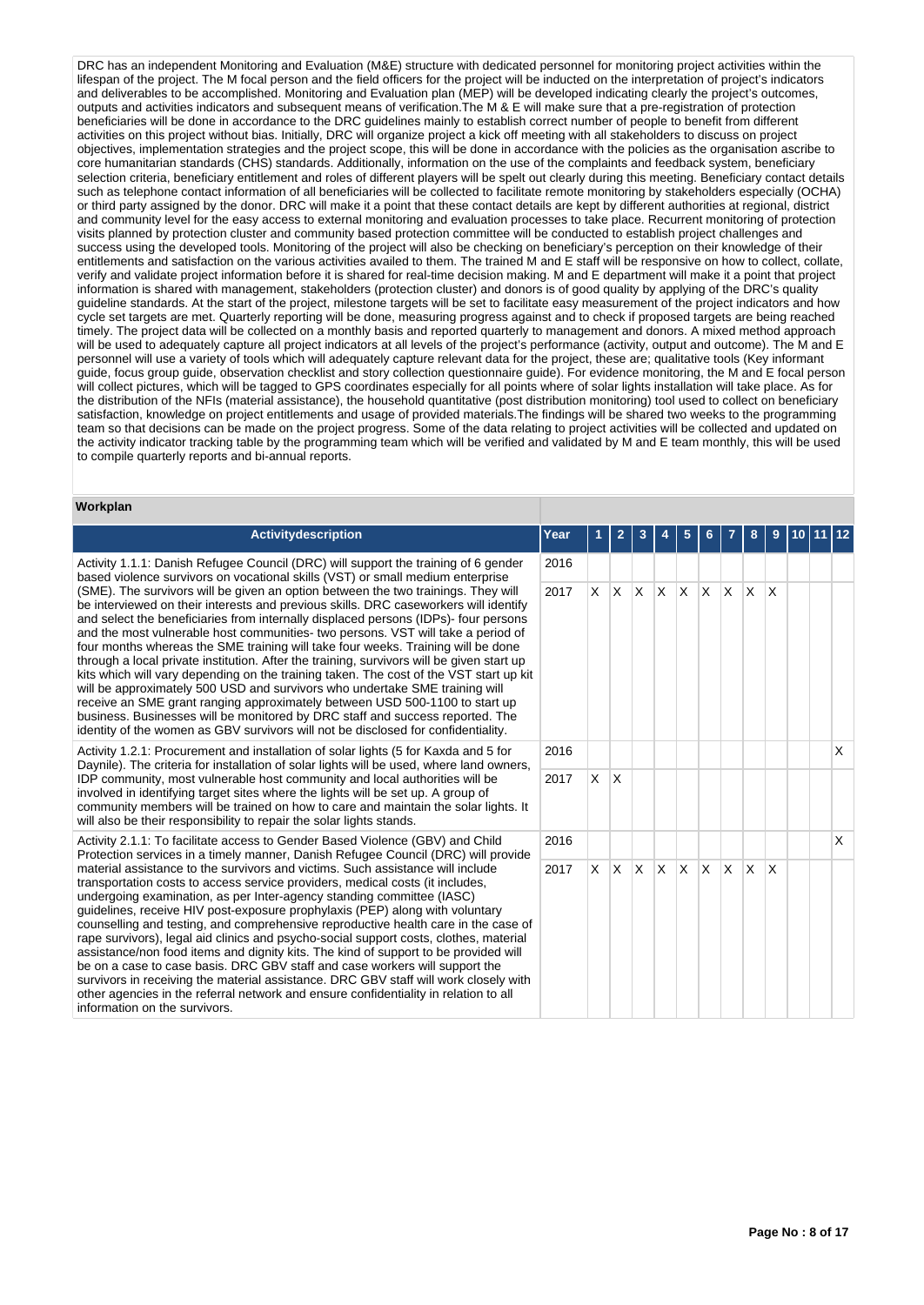Activity 3.1.1: Two community based child protection mechanisms (CBCPMs) will be formed in consultation with IDP population, local authorities and host community leaders, composed of 30 members (15 in Daynile and 15 in Kaxda). Membership will be voluntary. The CBCPMs will be composed of both men and women. At least a third of the CBCPMs will be female. The CBCPM members will receive training on child protection principles and protection monitoring. One of the female members will be appointed as GBV focal point and be responsible for collecting information on GBV and advising survivors on the support services available to them. One of the male members will be appointed as a child protection focal point and will be responsible for collecting information on children affected by armed conflict (CAAC) and advising victims on where to access appropriate medical, psycho-social and transportation services. The CBCPM members will monitor the settlements and conduct night patrols. It is expected that the patrols will deter perpetrators from committing violations in the settlements. The CBCPMs will hold regular meetings on a monthly basis to discuss and plan their activities. DRC will organize monthly meetings with group members and local authorities to discuss data on incidents gathered during the month, patterns of violations and subsequent follow up through reporting and referrals.

Activity 4.1.1: Danish Refugee Council (DRC) will support the rehabilitation and reintegration of six former child soldiers from Kaxda and Daynile districts through provision of material support and vocational skills training (VST). DRC will provide skills development courses to the children for 4 to 6 months. The children targeted will be aged 15-17 years. The VST will complement the education opportunities that the child soldiers can access. On a case to case basis DRC will consider providing start up kits to the former child soldiers as part of the rehabilitation process and secure job placement for them.

Activity 5.1.1: Provision of timely immediate assistance to children affected by armed conflict. Immediate assistance include payments of medical costs incurred by victims/survivors, payment of transportation costs to access service providers, payment of psychosocial support costs and legal services on a needs to need basis. DRC will also work with the Child Protection Working Group (CPWG) to support children affected by armed conflict, in addition to those identified through the CPWG in Kaxda and Daynile districts. Danish Refugee Council (DRC) case workers will attend to the immediate needs of children affected by armed conflict and those at risk. They will facilitate access to child protection services such as medical facilities, psychosocial support, payment of transportation costs for children to access services. Coordinate referral of victims and survivors to service providers.Provision of material support/NFIs to most vulnerable children affected by armed conflict (child soldiers, injured children and rape survivors). The dignity kits will be gender sensitive for boys and girls. The project officer and the case workers will be responsible for identifying the most vulnerable children in need of psychosocial and material support.



## **OTHER INFO**

## **Accountability to Affected Populations**

DRC is committed to ensuring that its program implementation process is accountable and transparent. DRC will use its own feedback and complaint mechanism to record and act on expression of satisfaction or dissatisfaction about the proposed project by beneficiaries. The feedback number is 332 and is accessible to everyone, free of charge and beneficiaries are mobilized regularly to call or send texts any complaints or feedback they might have which are received by DRC. The system enables beneficiaries to have a direct access to DRC and a voice in the decision-making process in a confidential way. DRC uses the feedback for program planning, review and improvement. The key objectives DRC's feedback and complaints mechanism include: Recognition and protection of the beneficiaries' rights; Preventing and mitigating risks before they escalate; Building and maintaining good relations and dialogue with the community; Promoting accountability towards the stakeholders (beneficiaries, local authorities, donors and partners); Identifying weaknesses and areas for improvement in the service delivery. The complaint mechanism contributes towards creating a safer environment for the most vulnerable members of a community as well as increasing their voice during project implementation.

Additionally, the project shall deliberately involve the beneficiaries in the implementation cycle. DRC will share information with beneficiaries about the proposed project before implementation. DRC shall hold community sensitization and forum meetings with Daynille and Kaxda local authority and communities in targeted IDP locations to create awareness on project objectives, activities, target locations, expected outcomes, scope, and type and selection criteria for beneficiaries and beneficiary entitlements. Targeting is a joint process involving communities' representatives, as detailed in DRC internal guidelines. DRC works through inclusive beneficiary representatives independently selected by beneficiaries. During the sensitization meeting action plans will be drawn with clear division of roles and responsibilities. Capacity building of the beneficiaries is planned to empower them to participate fully in the implementation process. DRC will promote participatory monitoring and monthly feedback to all stakeholders to enhance accountability. DRC staff ensure continuous monitoring through field visits.

DRC staff will respect the culture and dignity of beneficiaries in accordance with DRC Code of Conduct.

#### **Implementation Plan**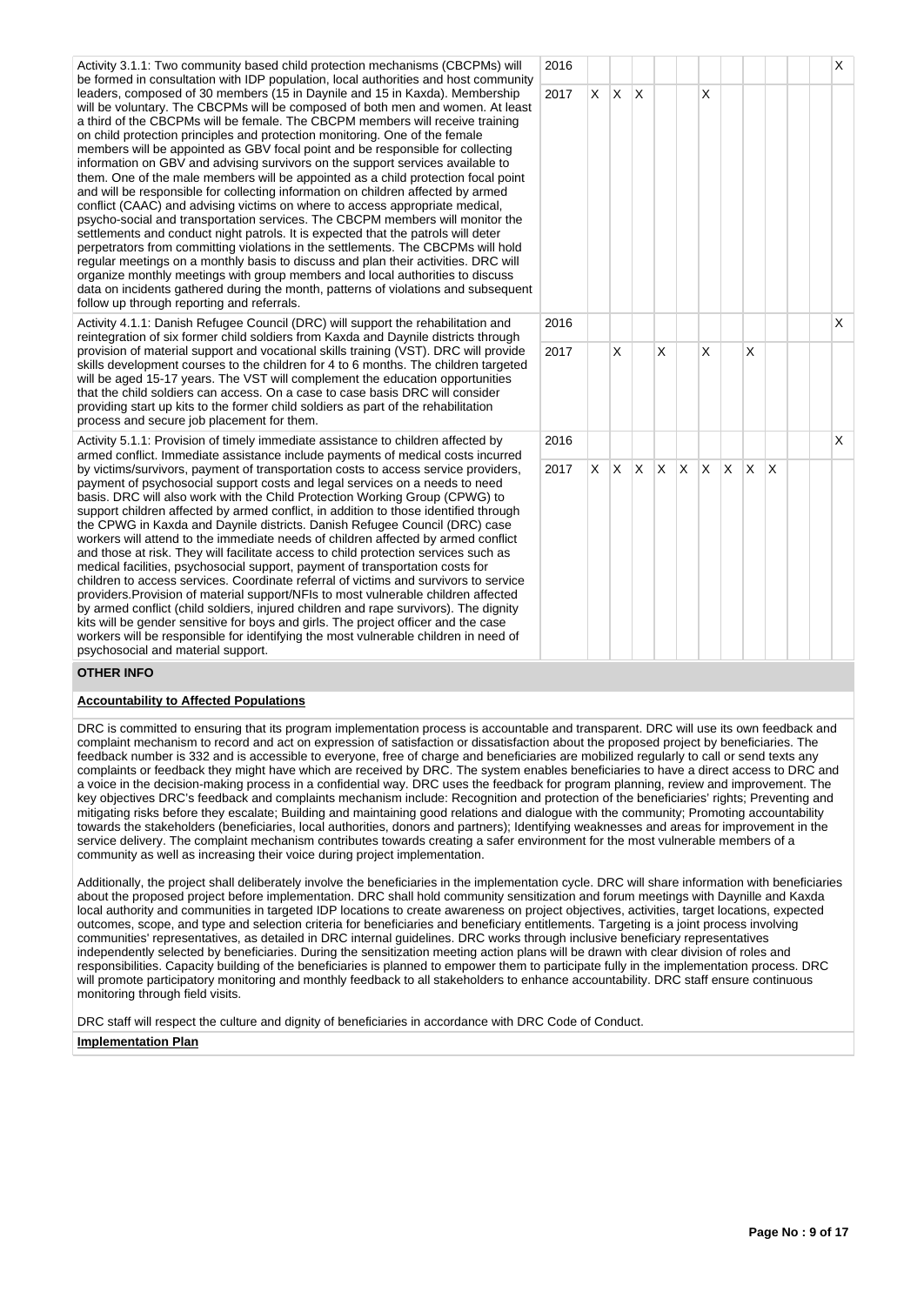The project will be implemented in Kaxda and Daynile IDP settlements along K7-K14 for a period from October 1,2016 to September 30,2017. DRC will implement the activities directly without sub granting a local partner. DRC has an office in Mogadishu and will coordinate the implementation of the project activities from this office. DRC national staff can access target locations easily. Project kick-off meeting will be held with DRC staff to review project documents, guidelines, compliance before any implementation. This will be followed by a project familiarization meeting with stakeholders including beneficiaries in which project modalities/objective and roles will be discussed such as project objectives, implementation strategies, scope, DRC feedback and complaint system, beneficiary selection criteria, beneficiary entitlement and roles. DRC National GBV coordinator with support of DRC caseworkers and project officer will conduct the GBV training key stakeholders. Key stakeholders such as Imams, elders, women's groups as well as police officers and staff from service providers (MCH) will be trained on topical themes in GBV prevention and response. DRC will procure solar lights and poles per DRC procurement procedures. DRC will subcontract for the installation of the lights. Target sites where the lights will be erected will be identified through dialogue with the IDP community and committees and local authorities.The locations of the solar lights will take into consideration the specific needs of women, girls, boys and men. DRC will provide tailored material assistance packages to survivors of GBV on a case to case basis. DRC case workers will help in provision of material assistance. Support to children affected by armed conflict will be implemented directly by DRC project officer with technical support from the Child Protection Coordinator and the Child Protection Working Group. The IDP population and the most vulnerable host community with support from DRC will select community based child protection mechanisms (CBCPMs) members. DRC protection assistant and project officer will train the CBCPM members. One of the female members will be appointed as GBV focal point and be responsible for collecting information on GBV-related incidents and advising survivors on the support services available to them. One of the male members will be appointed as a child protection focal point and will be responsible for collecting information on child rights violations and linking them with service providers. The CBCPM members will monitor and conduct patrols in the settlements. DRC will organize monthly meetings with group members and local authorities to discuss data on incidents gathered during the month, patterns of violations and subsequent follow up through reporting and referrals. Quality of program delivery will be monitored by the different staff frequently including the Area Manager of South-Central, field Officers, and dedicated Monitoring &Evaluation staff. The Protection Manager will ensure the project quality and will do regular monitoring of the project. He will have overall responsibility for the project. The Project officer will be tasked with the daily implementation of activities under the project and he/she will be supported by two case workers who will work directly with the target community. The national GBV coordinator will train the case workers and project staff on GBV issues.

### **Coordination with other Organizations in project area**

| Name of the organization                 | Areas/activities of collaboration and rationale                                                                  |
|------------------------------------------|------------------------------------------------------------------------------------------------------------------|
| <b>INTERSOM</b>                          | Private institution providing vocational skills training-linkage with an<br>existing DRC skills training program |
| <b>UNICEF</b>                            | Children affected by armed conflict-DRC is already working on<br>monitoring reporting mechanisms                 |
| <b>Environment Marker Of The Project</b> |                                                                                                                  |

A: Neutral Impact on environment with No mitigation

#### **Gender Marker Of The Project**

2a- The project is designed to contribute significantly to gender equality

#### **Justify Chosen Gender Marker Code**

The proposed project is focusing on providing timely, effective and quality protection response and service provision for the displaced persons and vulnerable host communities (women, men, boys and girls). DRC will implement activities aimed at contributing to prevention and response to grave child rights violations, reducing incidents of gender based violence (GBV) while increasing access to service providers. Women, boys and girls are most affected limited access to GBV and child protection service providers. Women, boys and girls risk GBV when they walking at night or long distances to access latrines in the internally displaced persons (IDP) settlements. Age, gender and diversity shall be considered in the project design.

## **Protection Mainstreaming**

The proposed project will contribute to mainstreaming protection into the community as the community based awareness events and trainings will include also discussions on basic human rights, do not harm principles and vulnerability criteria.DRC is a protection agency and has protection mainstreaming as key backbone of it is programming across the world, DRC applies a rights-based approach as its programming 'lens' which is hinged on international laws, protection principles and standards and which forms the cornerstone of its accountability framework. DRC has mandate to incorporate protection principles and promote meaningful humanitarian response. DRC aims at ensuring that all activities are mainstreamed with protection. Beneficiaries are provided with mechanism that enable to provide feedback and/ or complaint in any intervention that DRC sets. Through the incorporation of protection principles into each activities, DRC ensures that their activities target the most vulnerable, enhance safety, dignity, and promote and protect the human rights of the beneficiaries without contributing to or perpetuating discrimination, abuse, violence, neglect and exploitation. In this project; DRC will ensure programming adheres to IASC Guidelines on GBV Interventions in Humanitarian Settings. Common Humanitarian Standards (CHS) focal points in each operation area monitor implementation of the protection principles at field level. Additionally, DRC's national GBV Coordinator and Child Protection Coordinator will ensure that the rights and needs of children are protected through advocacy and put in place risk mitigation mechanisms to reduce protection violations. The protection issues for women; girls and children will be also considered and integrated in the project implementation process. As much as possible the project will take deliberate action to involve women, girls (and children where possible) in the implementation process through consultation.

#### **Country Specific Information**

**Safety and Security**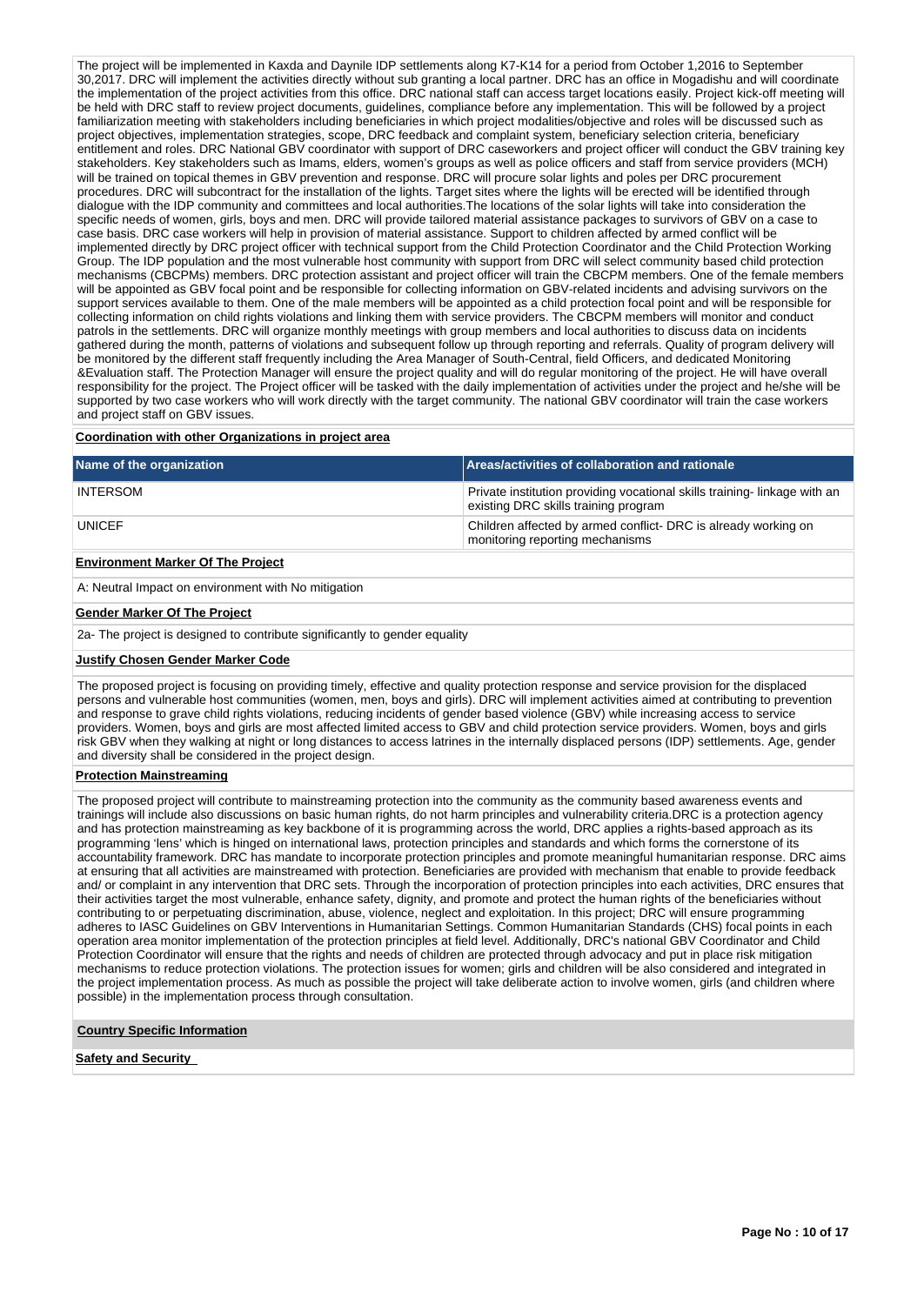DRC has been operational in Somalia since 1997 and has a good understanding of the security context. In South Central DRC has an main office in Mogadishu, Baidoa and Dollow. Sub-offices are located in Warsheikh, Afgoye, Dhobley, Luuq, Belet Hawo, Xudur, Beletweyne, Guriel, South Galkayo. DRC has in place Standard Operating Procedures for security in Somalia, in order to guarantee a systematic approach to safety in umanitarian actions and specific rules of conduct in such a challenging context of operation. DRC works with other agencies, UN and government on security matters by sharing information. Teams involved in operations are regularly trained by our regional safety coordinator and country safety manager based in Mogadishu. A security check list is provided on monthly basis by the field security focal points at DRCs field offices in the country. Considering the specific security threats related to operation in Somalia, the organization has conducted in 2016 a risk assessment and defined a set of risk mitigations measures, including security risks. This protocol is reviewed and updated on regular basis. DRC Area Managers in south central Somalia across all the field offices have established direct relations with clan elders and local authorities to promote humanitarian principles, gain access, enhance program awareness and promote monitoring on issues including complaints/feedback about operation within the framework of the new complaint/feedback mechanism. DRC anticipates that the project can be implemented smoothly without any security implications and challenges. In the event that insecurity prevents staff movement, it is anticipated that it would be for short periods only and coordination can continue by phone until travel can resume. All other assumptions can be addressed by negotiations and discussion with local authorities that may cause delays, but are normally successful in dealing with the challenges that arise. To avoid any discrimination, exclusion of the minorities from the beneficiaries and other potential risk that might rise during the beneficiary selection and registration, DRC will conduct proper community entry followed by intensive community mobilization with all stakeholders' beneficiaries and minority groups. Entitlements, complaint handling and hot-lines for feedback and criteria will be displayed in the public areas. All beneficiaries will be verified physically by DRC staff together with the community committees. In addition the selection criteria will be translated locally and published as well. Beneficiary feedback will be handled confidentially in timely manner

## **Access**

The security situation in Daynile and Kaxda along the Afgoye corridor (K7 - K14) has been relatively calm for the last four months compared to other areas in South Central of Somalia, The target IDP locations are within Daynile and Kaxda along the Afgoye corridor (K7 - K14) and accessible to the project staff. DRC has ongoing activities in the targeted areas and currently conducted rapid assessment during the designing of this project. Security in Somalia is dynamic and the district security focal point will be analyzing security situation and advice the frontline staff of the situation every morning. It is anticipated that the security will allow smooth implementation of activities within the project time frame.

## **BUDGET**

| Code | <b>Budget Line Description</b>                                                                                                                                                                                                                                                                                                                                                                                                                                                                |   | D / S   Quantity | <b>Unit</b><br>cost           | <b>Duration</b><br>Recurran charged<br><b>ce</b> | $\%$<br>to CHF | <b>Total Cost</b> |
|------|-----------------------------------------------------------------------------------------------------------------------------------------------------------------------------------------------------------------------------------------------------------------------------------------------------------------------------------------------------------------------------------------------------------------------------------------------------------------------------------------------|---|------------------|-------------------------------|--------------------------------------------------|----------------|-------------------|
|      | <b>Staff and Other Personnel Costs</b>                                                                                                                                                                                                                                                                                                                                                                                                                                                        |   |                  |                               |                                                  |                |                   |
| 1.1  | <b>Protection Manager</b>                                                                                                                                                                                                                                                                                                                                                                                                                                                                     | D |                  | $1 \, 8,000$<br>.00           | 12                                               | 4.00           | 3,840.00          |
|      | Responsible for coordination of all protection activities, provision of technical input and recommendations, and development of<br>guidelines and tools for each program and capacity building of protection national staff. Total Salary and benefits (Per diem,<br>insurance) are \$8,000 and this project will contribute 4% of the cost and the balance will be covered by DRC and other Donors                                                                                           |   |                  |                               |                                                  |                |                   |
| 1.2  | Compliance Officer/Specialist Nairobi                                                                                                                                                                                                                                                                                                                                                                                                                                                         | S |                  | $1 \mid 4,387$<br>.00         | $12 \overline{ }$                                | 6.60           | 3,474.50          |
|      | Charged with quality control and compliance adherence of Donor and DRC policies and staff capacity building. Total salary<br>including benefits are \$4,387 and SHF will contribute 6.6% of the cost and balance will be contributed by DRC and other donors.                                                                                                                                                                                                                                 |   |                  |                               |                                                  |                |                   |
| 1.3  | Area Manager-South Central                                                                                                                                                                                                                                                                                                                                                                                                                                                                    | S |                  | 1 6.405<br>.00.               | 12                                               | 2.00           | 1,537.20          |
|      | The position based in Mogadishu and oversees overall operations in Mogadishu, both program and operations in the South<br>Central. Advises on any political changes that may have impact on the project operations, keeps close contact with political and<br>government activists and informs on DRC operations. Standard rate for the Area Manager is \$ 6,405 which includes basic salary<br>and benefits. 2% of the salary which includes basic salary and benefits are budgeted for SHF. |   |                  |                               |                                                  |                |                   |
| 1.4  | Finance Officer - Mogadishu                                                                                                                                                                                                                                                                                                                                                                                                                                                                   | S |                  | $1 \mid 1,389$<br>.27         | 12                                               | 9.00           | 1,500.41          |
|      | The finance officer is also based in in Mogadishu and is responsible of verification of financial documents and compliance issue,<br>Make payments, recording of daily transactions and maintaining of Cash Books and Bank statements. Standard rate forfinance<br>officer is \$1,389.27 which includes basic salary and benefits. 9% of the salary which includes basic salary and benefits are<br>budgeted for SHF. DRC and other donors contribute 91%                                     |   |                  |                               |                                                  |                |                   |
| 1.5  | Admininstation Human Resource Officer-Mogadishu                                                                                                                                                                                                                                                                                                                                                                                                                                               | S |                  | $1 \mid 1,200$<br>.00.        | 12                                               | 8.00           | 1,152.00          |
|      | Responsible for providing support in the various human resource functions, which include recruitment, staffing, training and<br>development as well as general administration for the MG office.Standard rate is \$1,200 (inclusive of end of contract allowance<br>and insurances) and 8% will be charged to this project                                                                                                                                                                    |   |                  |                               |                                                  |                |                   |
| 1.6  | National Gender Based Violence Coordinator                                                                                                                                                                                                                                                                                                                                                                                                                                                    | D |                  | $1 \overline{)2,662}$<br>.00. | 12                                               | 39.79          | 12,710.52         |
|      | Gender Based Violence (GBV) National coordiniator is responsible for the country wide coordination and efficient implementation<br>of the GBV activities and earns a standard salary of \$2,662 (inclusive of end of contract allowance and insurances) and 39.79%<br>will be charged to this project                                                                                                                                                                                         |   |                  |                               |                                                  |                |                   |
| 1.7  | Project/Protection Officer                                                                                                                                                                                                                                                                                                                                                                                                                                                                    | D |                  | $1 \mid 1,200$<br>.00.        | 12                                               | 100.00         | 14,400.00         |
|      | Project Officer will be responsible for the direct implementation of the activities. Standard rate is \$1,200 (inclusive of end of<br>contract allowance and insurances) and 100% will be charged to this project                                                                                                                                                                                                                                                                             |   |                  |                               |                                                  |                |                   |
| 1.8  | Case Workers (2 positions)                                                                                                                                                                                                                                                                                                                                                                                                                                                                    | D |                  | 2   860.0<br>$\Omega$         | 12                                               | 100.00         | 20,640.00         |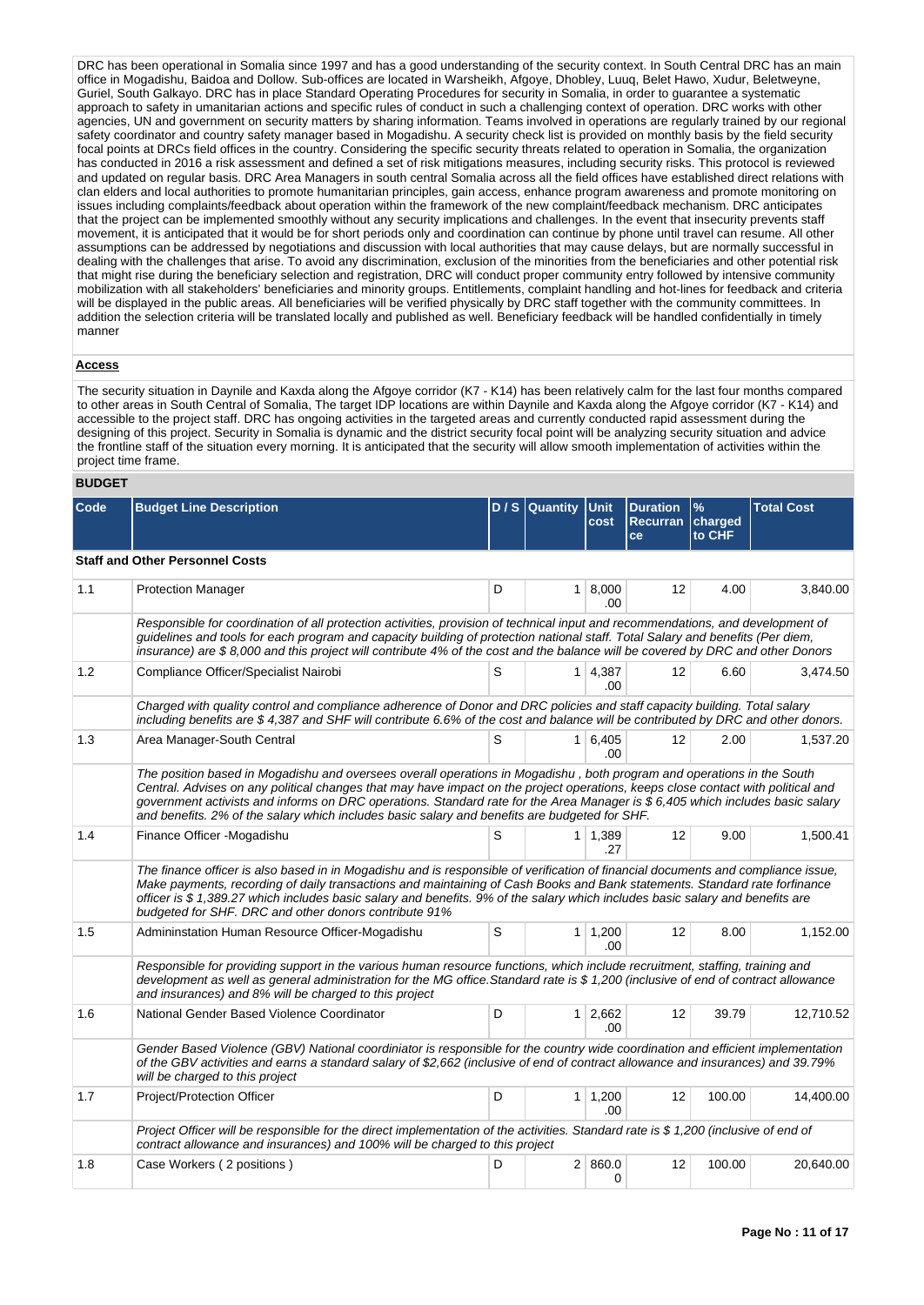|                  | The two case workers will be responsible for assessing women and children's immediate needs, developing immediate care and<br>treatment goals, and implementing and monitoring women and children clients' care action plans. Standard rate is \$860<br>((inclusive of end of contract allowance and insurances) and 100% funded by this project                                                                                                                                                                                                                                                                                                                                                                                                                                                                                                                                                                                                                                                    |   |                  |                        |              |        |           |  |  |  |  |
|------------------|-----------------------------------------------------------------------------------------------------------------------------------------------------------------------------------------------------------------------------------------------------------------------------------------------------------------------------------------------------------------------------------------------------------------------------------------------------------------------------------------------------------------------------------------------------------------------------------------------------------------------------------------------------------------------------------------------------------------------------------------------------------------------------------------------------------------------------------------------------------------------------------------------------------------------------------------------------------------------------------------------------|---|------------------|------------------------|--------------|--------|-----------|--|--|--|--|
| 1.9              | Monitoring and Evaluation officer -Mogadishu                                                                                                                                                                                                                                                                                                                                                                                                                                                                                                                                                                                                                                                                                                                                                                                                                                                                                                                                                        | S |                  | $1 \mid 1,200$<br>.00  | 12           | 18.00  | 2,592.00  |  |  |  |  |
|                  | M&Eofficer role will be to monitoring all on the on-going projects continuously to ensure the project activities are conducted as<br>per the Log frame, conduct post activity M & E and ensure DRC/HAP accountability frame work is adhered. Standard rate for ME<br>coordinator is \$1,200 which includes basic salary and benefits (as per the Somalia labor law requirements) 18% of his is<br>budgeted under SHF. DRC and other donors contribute the balance.                                                                                                                                                                                                                                                                                                                                                                                                                                                                                                                                  |   |                  |                        |              |        |           |  |  |  |  |
|                  | <b>Section Total</b>                                                                                                                                                                                                                                                                                                                                                                                                                                                                                                                                                                                                                                                                                                                                                                                                                                                                                                                                                                                |   |                  |                        |              |        | 61,846.63 |  |  |  |  |
|                  | Supplies, Commodities, Materials                                                                                                                                                                                                                                                                                                                                                                                                                                                                                                                                                                                                                                                                                                                                                                                                                                                                                                                                                                    |   |                  |                        |              |        |           |  |  |  |  |
| 2.1              | Livelihood assistance for Gender Based Violence (GBV)<br>survivors                                                                                                                                                                                                                                                                                                                                                                                                                                                                                                                                                                                                                                                                                                                                                                                                                                                                                                                                  | D |                  | $6 \mid 1,516$<br>.67  | $\mathbf{1}$ | 100.00 | 9,100.02  |  |  |  |  |
|                  | Six Gender Based Violence (GBV) survivors will be targeted. In order to give the survivors options, it is anticipated that three<br>survivors will undertake vocational skills training whereas another three survivors will under small business training. Vocational<br>skills training (VST) cost per course at local training institution is estimated @ USD 1000 and for small medium enterprises (SME)<br>training cost per course at a local training institution estimated @ USD 500. VST start -up kits is estimated to be USD 533.33 (the<br>actual content of the kit will vary depending on the course undertaken). SME business grant is approximated at USD 1000 (actual<br>costs will vary depending on the choice of the course).                                                                                                                                                                                                                                                   |   |                  |                        |              |        |           |  |  |  |  |
| $2.2\phantom{0}$ | Solar lights procurement and installation                                                                                                                                                                                                                                                                                                                                                                                                                                                                                                                                                                                                                                                                                                                                                                                                                                                                                                                                                           | D |                  | $10 \mid 2,400$<br>.00 | 1            | 100.00 | 24,000.00 |  |  |  |  |
|                  | Danish Refugee Council will purchase the solar lights. We estimate that each solar light and pole will cost approximately USD<br>2300 and the installation fees will be USD 100. The costs/ price may vary based on actual costs after receiving quotations (after<br>competitive bidding).                                                                                                                                                                                                                                                                                                                                                                                                                                                                                                                                                                                                                                                                                                         |   |                  |                        |              |        |           |  |  |  |  |
| 2.3              | Training of Community Based Child Protection Mechanisms<br>members on protection principles and protection monitoring                                                                                                                                                                                                                                                                                                                                                                                                                                                                                                                                                                                                                                                                                                                                                                                                                                                                               | D |                  | $4 \mid 1,050$<br>.00  | $\mathbf{1}$ | 100.00 | 4,200.00  |  |  |  |  |
|                  | There will be four trainings (for two days) in total. Two per location (two in Kaxda and two in Daynile). Cost of meals per location<br>is 30 persons for 2 days @ USD 18), two-way transport allowance (30 persons for 1 day @ 10), 30 books estimated at @ USD1<br>each, 1 box of pens estimated @ USD 12, 2 flip charts estimated @ USD 6 each, 1 box of markers estimated @ USD 10 and 1<br>sticker estimated @ 6USD, venue hire @ USD 100 per day (2 days per location- Kaxda and Daynile), visibility banner @ 80 USD<br>(2 banners, one in Kaxda and another in Daynile). The total amount is USD 70 per training multiplied by 4 trainings = USD 280.                                                                                                                                                                                                                                                                                                                                       |   |                  |                        |              |        |           |  |  |  |  |
| 2.4              | Material Support for survivors of Gender Based Violence                                                                                                                                                                                                                                                                                                                                                                                                                                                                                                                                                                                                                                                                                                                                                                                                                                                                                                                                             | D |                  | 100 50.00              | 1            | 100.00 | 5,000.00  |  |  |  |  |
|                  | transportation by taxi or public means to hospital estimated at USD 20 (costs may vary on case to case)- target 50 persons, legal<br>aid fees for survivors of GBV on a needs basis through the local organizations (fees for providing general legal information and<br>advice on GBV or fees paid for representation and assistance in alternative dispute resolution through the customary system)<br>estimated at USD 20 -target 5 persons, NFI suport to GBV survivors (3 blankets @USD 11 each, 1 sleeping mat @USD 6, 3<br>pieces of soap bar @ \$0.30, 1 kitchen knife @ \$0.10, 2 pieces of cooking pots @ \$2.00, 1 large spoon @\$0.45, 5 table spoon@<br>\$0.10, 5 plates @ \$0.25, 5 metal cups @ \$1.00) and dignity kits (3 under pants @ \$1.00, 3 pieces of dirac/ dress @ \$5.30, 9<br>pieces of sanitary cloth @ \$1.00, 3 pieces of soap bar @ \$0.30). Male will receive 2 t-shirts estimated @ \$5.30 and 2 trousers @<br>\$7.15 in addition to the soap bar and under pants. |   |                  |                        |              |        |           |  |  |  |  |
| 2.5              | Provision of Psychosocial support and non food items for<br>children affected by armed conflict                                                                                                                                                                                                                                                                                                                                                                                                                                                                                                                                                                                                                                                                                                                                                                                                                                                                                                     | D |                  | 120 51.20              | 1            | 100.00 | 6,144.00  |  |  |  |  |
|                  | Psychosocial support and Non food items for vulnerable children affected by armed conflict (3 blankets @ \$11 each, 1 sleeping<br>mat @ \$6 each, 3 pieces of soap bar @ \$0.30 each, 1 kitchen knife @ \$0.10 each, 2 pieces of cooking pots @ \$2.00 each, 1<br>large spoon @ \$0.45 each, 5 table spoon @ \$0.10 each, 5 plates @ \$0.25 each, 5 metal cups @ \$1.00 each)                                                                                                                                                                                                                                                                                                                                                                                                                                                                                                                                                                                                                       |   |                  |                        |              |        |           |  |  |  |  |
| 2.6              | Medical support and referrals for children affected by armed<br>conflict                                                                                                                                                                                                                                                                                                                                                                                                                                                                                                                                                                                                                                                                                                                                                                                                                                                                                                                            | D |                  | 100 80.00              | 1            | 100.00 | 8,000.00  |  |  |  |  |
|                  | Hospital bills incurred, consultation and admission fees, cost of medicines paid to hospitals for the treatment of children affected<br>by armed conflict estimated @ \$80 per child (the costs will vary on a case to case basis- for some victims/survivors the costs will<br>be higher than others)- target number is 100 children.                                                                                                                                                                                                                                                                                                                                                                                                                                                                                                                                                                                                                                                              |   |                  |                        |              |        |           |  |  |  |  |
| 2.7              | Transportation support for children affected by armed conflict                                                                                                                                                                                                                                                                                                                                                                                                                                                                                                                                                                                                                                                                                                                                                                                                                                                                                                                                      | D | 120 <sub>1</sub> | 20.00                  | $\mathbf{1}$ | 100.00 | 2,400.00  |  |  |  |  |
|                  | Cost of road transport to take the children (victims or survivors) affected by armed conflict to hospital (actual costs will vary but its<br>estimated that the maximum cost will be 20 USD) - target is 120 children.                                                                                                                                                                                                                                                                                                                                                                                                                                                                                                                                                                                                                                                                                                                                                                              |   |                  |                        |              |        |           |  |  |  |  |
| 2.8              | Legal support for children affected by children affected by<br>armed conflict (where applicable)                                                                                                                                                                                                                                                                                                                                                                                                                                                                                                                                                                                                                                                                                                                                                                                                                                                                                                    | D |                  | 5 100.0<br>0           | $\mathbf{1}$ | 100.00 | 500.00    |  |  |  |  |
|                  | Fees for providing general legal information and advice on gender based violence (actual cost may vary). Also, fees paid for<br>representation and assistance in alternative dispute resolution through the customary system (actual costs may vary). the costs<br>estimated per child is \$100. Target children is 5.                                                                                                                                                                                                                                                                                                                                                                                                                                                                                                                                                                                                                                                                              |   |                  |                        |              |        |           |  |  |  |  |
| 2.9              | Support rehabilitation and reintegration of former child soldiers                                                                                                                                                                                                                                                                                                                                                                                                                                                                                                                                                                                                                                                                                                                                                                                                                                                                                                                                   | D |                  | 6 1,000<br>.00         | 1            | 100.00 | 6,000.00  |  |  |  |  |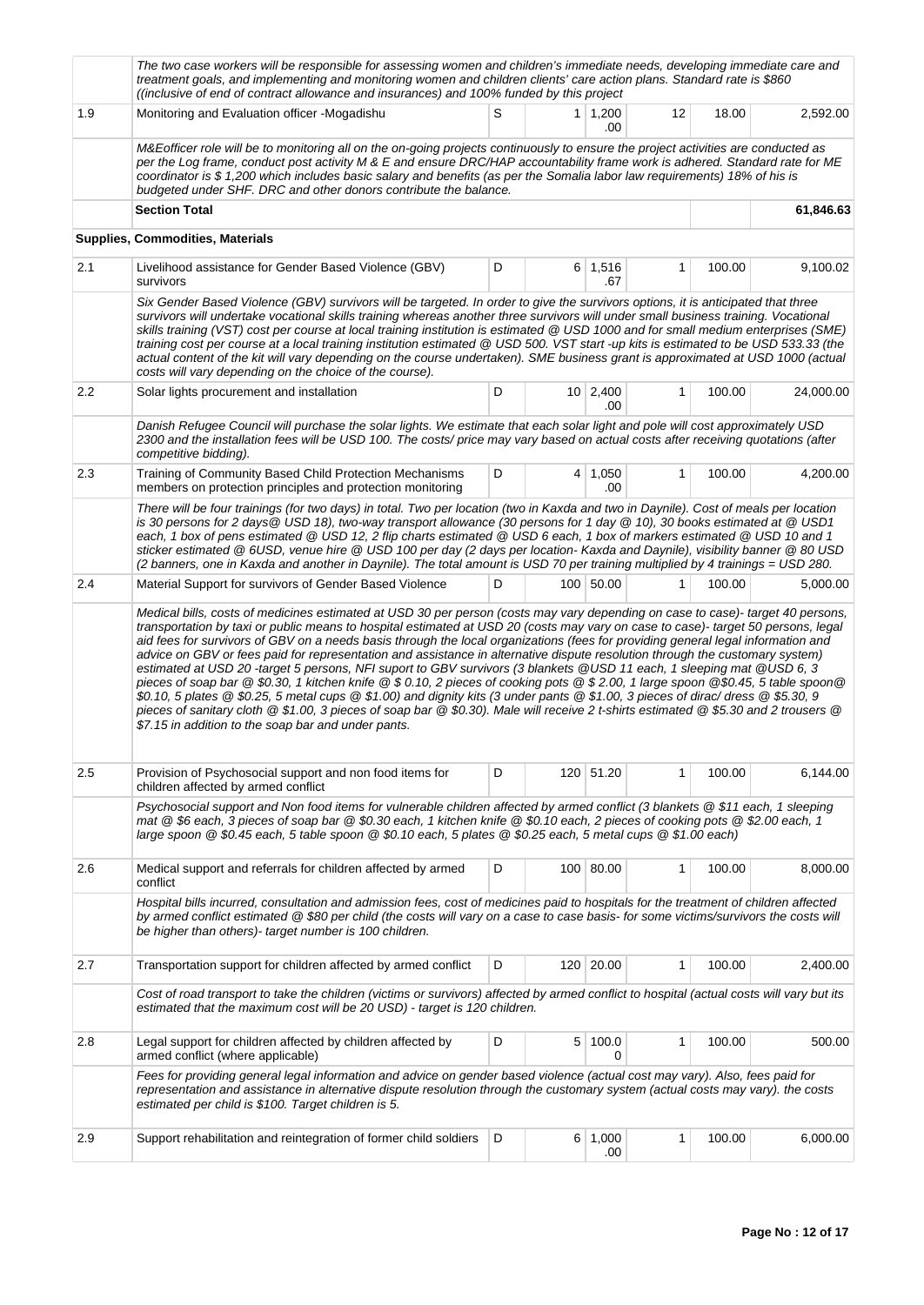|               | Vocational Skills training (VST) for former child soldiers (4-6 months training) through a local institution. Start -up kits (tailoring,<br>carpentry, basic electricity) the actual costs will vary depending on the course. Costs per child is estimated to be 1000 USD.<br>Target is six children                                                                                                                                                                                   |                    |                |                       |    |        |           |  |  |  |
|---------------|----------------------------------------------------------------------------------------------------------------------------------------------------------------------------------------------------------------------------------------------------------------------------------------------------------------------------------------------------------------------------------------------------------------------------------------------------------------------------------------|--------------------|----------------|-----------------------|----|--------|-----------|--|--|--|
| 2.10          | Community mobilisation and campaigns                                                                                                                                                                                                                                                                                                                                                                                                                                                   | D                  |                | 5 100.0<br>0          | 1  | 100.00 | 500.00    |  |  |  |
|               | Two community mobilization and campaigns will be held for 30 persons (one in Kaxda and another in Daynile). Sodas or fresh<br>juice @ USD2 per per person, a piece of cake @ USD2, a sandwich @ USD2 and two visibility banners (one in Kadxa and one<br>in Daynile) at USD 70.                                                                                                                                                                                                        |                    |                |                       |    |        |           |  |  |  |
| 2.11          | Provision of psychosocial support and dignity kits for girls<br>affected by armed conflict                                                                                                                                                                                                                                                                                                                                                                                             | D<br>60 28.80<br>1 |                |                       |    |        |           |  |  |  |
|               | Psychosocial support and Dignity kits for girls affected by armed conflict(3 under pants @ \$1.00 each, 3 pieces of dirac/ dress @<br>\$5.30 each, 9 pieces of sanitary cloth @ \$1.00 each, 3 pieces of soap bar @ \$0.30 each).                                                                                                                                                                                                                                                      |                    |                |                       |    |        |           |  |  |  |
| 2.12          | Provision of psychosocial support and dignity kits for boys<br>affected by armed conflict                                                                                                                                                                                                                                                                                                                                                                                              | D                  |                | 60 28.80              | 1  | 100.00 | 1,728.00  |  |  |  |
|               | Psychosocial support and Dignity kits for boys affected by armed conflict(3 under pants @ \$1.00 each, 2 t-shirts estimated @<br>\$5.30 each, 2 trousers @ \$7.15 each and 3 pieces of soap bar @ \$0.30 each.                                                                                                                                                                                                                                                                         |                    |                |                       |    |        |           |  |  |  |
|               | <b>Section Total</b>                                                                                                                                                                                                                                                                                                                                                                                                                                                                   |                    |                |                       |    |        | 69,300.02 |  |  |  |
| <b>Travel</b> |                                                                                                                                                                                                                                                                                                                                                                                                                                                                                        |                    |                |                       |    |        |           |  |  |  |
| 5.1           | Local transportation costs in Mogadishu                                                                                                                                                                                                                                                                                                                                                                                                                                                | S                  | 1 <sup>1</sup> | 150.0<br>0            | 12 | 100.00 | 1,800.00  |  |  |  |
|               | This line is specific to project staff:the protection manager, national gender based violence coordinator, project officer and<br>protection assistant for their field visits/local transportation in Mogadishu.                                                                                                                                                                                                                                                                       |                    |                |                       |    |        |           |  |  |  |
| 5.2           | Two case workers field travel costs                                                                                                                                                                                                                                                                                                                                                                                                                                                    | S                  | 1 <sup>1</sup> | 500.0<br><sup>0</sup> | 12 | 100.00 | 6,000.00  |  |  |  |
|               | This travel costs is specifically for two caseworkers who will be visiting the target locations (Kaxda and Daynile) on a daily basis.<br>This line is exclusive for them as they will directly be handling beneficiaries. One case worker will make 4 trips in a month (one<br>trip per week). Therefore, two case workers will make approximately 8 trips in a month. Cost of hiring a vehicle per day is USD<br>62.5. Thus, USD 62.5* 12 amounts to USD 500 per month (x112 months). |                    |                |                       |    |        |           |  |  |  |
| 5.3           | International Travel and visa (flight, visa) Country Programme                                                                                                                                                                                                                                                                                                                                                                                                                         | S                  |                | $1 \, 4,080$<br>.00   | 1  | 100.00 | 4,080.00  |  |  |  |
|               | trips @ USD 600 = USD 1,200 (Nairobi-Mogadishu return). The Child Protection/Gender based Coordinator position will provide<br>technical support to this project, though not directly paid by the project.<br>Visa fee costs $@$ USD 60 for 8 entries for the three staff = USD 480                                                                                                                                                                                                    |                    |                |                       |    |        |           |  |  |  |
| 5.4           | Travel costs/Fuel costs for armoured car (B6 vehicle) for<br>international staff                                                                                                                                                                                                                                                                                                                                                                                                       | S                  |                | 1 720.0<br>0          | 1  | 100.00 | 720.00    |  |  |  |
|               | Fuel costs for the Danish Refugee Council armoured vehicle in Mogadishu 480 litres @ 1.5 per litre                                                                                                                                                                                                                                                                                                                                                                                     |                    |                |                       |    |        |           |  |  |  |
|               | <b>Section Total</b>                                                                                                                                                                                                                                                                                                                                                                                                                                                                   |                    |                |                       |    |        | 12,600.00 |  |  |  |
|               | <b>General Operating and Other Direct Costs</b>                                                                                                                                                                                                                                                                                                                                                                                                                                        |                    |                |                       |    |        |           |  |  |  |
| 7.1           | Office/Guest House rent                                                                                                                                                                                                                                                                                                                                                                                                                                                                | S                  |                | $1 \, 8,000$<br>.00   | 12 | 9.00   | 8,640.00  |  |  |  |
|               | This cost covers office and guest house rent and it is the contribution of the staff supporting this project (the office and the guest<br>house are in the same compound). The total cost permonth is 8000 USD and SHF contributes 9% and the remaining 91% will be<br>covered other donors. The monthly contribution will be \$720.                                                                                                                                                   |                    |                |                       |    |        |           |  |  |  |
| 7.2           | Supply (stationery and Consumables)                                                                                                                                                                                                                                                                                                                                                                                                                                                    | S                  | 1 <sup>1</sup> | 800.0<br>0            | 12 | 10.00  | 960.00    |  |  |  |
|               | This is the project's contribution of the office stationary (2 papers reams per month estimated at USD 4 each, 1 printer ink for 8<br>months estimated at USD 8, paper clips, stapler and sticky notes estimated at USD 8 (lump sum) per month and consumables<br>estimated at USD 20 per month. The average cost per month is 800 USD. SHF will cover only 10% and 90% will be covered other<br>donors.                                                                               |                    |                |                       |    |        |           |  |  |  |
| 7.3           | Maintenance and repair                                                                                                                                                                                                                                                                                                                                                                                                                                                                 | S                  | $\mathbf{1}$   | 400.0<br>$\Omega$     | 12 | 10.01  | 480.48    |  |  |  |
|               | This cost covers the repair and maintenance of the office and guest house in Somalia (this is not part of the 7% admin costs for                                                                                                                                                                                                                                                                                                                                                       |                    |                |                       |    |        |           |  |  |  |
|               | headquarters in Denmark). The average cost per month is 400 USD. SHF will cover only 10.01% and 89.99% will be covered<br>other donors. The amount charged to the donor is USD40 per month                                                                                                                                                                                                                                                                                             |                    |                |                       |    |        |           |  |  |  |
| 7.4           | Utilities Mogadishu                                                                                                                                                                                                                                                                                                                                                                                                                                                                    | S                  |                | 1 1,878<br>.50        | 12 | 6.99   | 1,575.69  |  |  |  |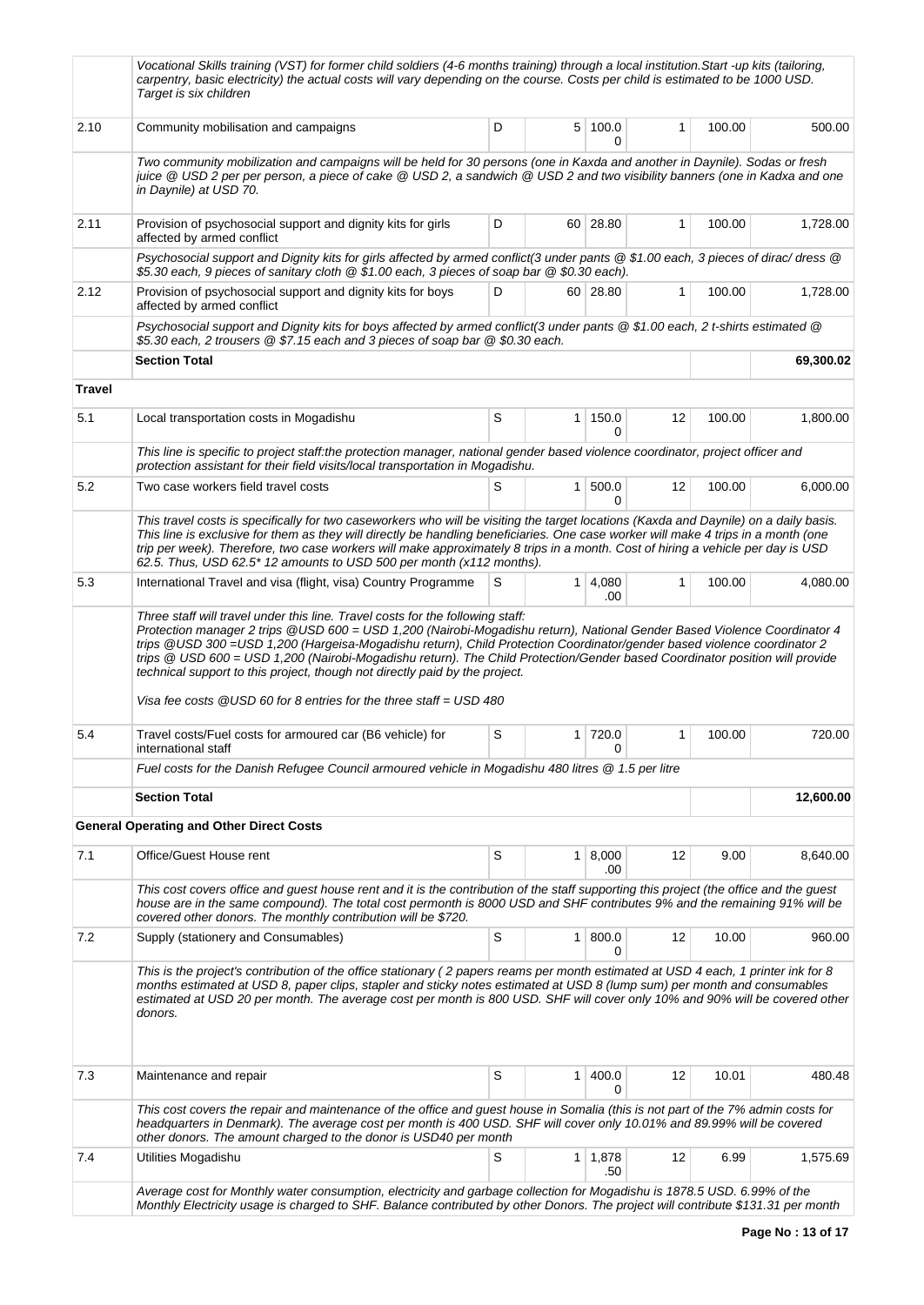| 7.5                       | Communication costs (internet+ communication)-Mogadishu                                                                                                                                                                                                                                                                                                                                                                                                                                      | S | 1 | 2,000<br>.00             | 12 | 5.01 | 1,202.40   |
|---------------------------|----------------------------------------------------------------------------------------------------------------------------------------------------------------------------------------------------------------------------------------------------------------------------------------------------------------------------------------------------------------------------------------------------------------------------------------------------------------------------------------------|---|---|--------------------------|----|------|------------|
|                           | This will be contribution of internet, scratch cards and post paid call charges, as per DRC communication policy to the staff<br>involved in the project implementation. The total cost per month is \$2000 of this cost is charged to SHF 5.01% of the total<br>communication cost will be charged to SHF. Remaining Balance will be covered by DRC and Other Donors. It translates into \$30<br>per month for 10 staff for phone costs and \$30 per month for the office internet charges. |   |   |                          |    |      |            |
| 7.6                       | Bank charges-Mogadishu                                                                                                                                                                                                                                                                                                                                                                                                                                                                       | S |   | $1 \mid 151, 5$<br>64.18 | 1  | 1.50 | 2,273.46   |
|                           | The bank cost includes of charges of money transfers From head quarters in Denmark to Mogadishu and from Mogadishu to the<br>field locations. The transfer charges rate of Dahabshiil are 1.5%                                                                                                                                                                                                                                                                                               |   |   |                          |    |      |            |
|                           | <b>Section Total</b>                                                                                                                                                                                                                                                                                                                                                                                                                                                                         |   |   |                          |    |      | 15,132.03  |
| <b>SubTotal</b><br>616.00 |                                                                                                                                                                                                                                                                                                                                                                                                                                                                                              |   |   |                          |    |      | 158,878.68 |
| Direct                    |                                                                                                                                                                                                                                                                                                                                                                                                                                                                                              |   |   |                          |    |      | 120,890.54 |
| Support                   |                                                                                                                                                                                                                                                                                                                                                                                                                                                                                              |   |   | 37,988.14                |    |      |            |
| <b>PSC Cost</b>           |                                                                                                                                                                                                                                                                                                                                                                                                                                                                                              |   |   |                          |    |      |            |
|                           | <b>PSC Cost Percent</b>                                                                                                                                                                                                                                                                                                                                                                                                                                                                      |   |   |                          |    |      | 7.00       |
| <b>PSC Amount</b>         |                                                                                                                                                                                                                                                                                                                                                                                                                                                                                              |   |   |                          |    |      | 11,121.51  |
| <b>Total Cost</b>         |                                                                                                                                                                                                                                                                                                                                                                                                                                                                                              |   |   |                          |    |      | 170,000.19 |

# **Project Locations**

| <b>Location</b>                                      | <b>Estimated</b><br>percentage<br>of budget<br>for each<br><b>location</b> |            | <b>Estimated number of beneficiaries</b> | for each location |              |              | <b>Activity Name</b>                                                                                                                                                                                                                                                                                                                                                                                                                                                                                                                                                                                                                                                                                                                                                                                                                                                                                                                                                                                                                                                                                                                                                                                                                                                                                                                                                                                                                                                                                                                                                                                                                                                                                                                                                                                                                                                                                                                                                                                                                                                                                                                                                                                                                                                             |
|------------------------------------------------------|----------------------------------------------------------------------------|------------|------------------------------------------|-------------------|--------------|--------------|----------------------------------------------------------------------------------------------------------------------------------------------------------------------------------------------------------------------------------------------------------------------------------------------------------------------------------------------------------------------------------------------------------------------------------------------------------------------------------------------------------------------------------------------------------------------------------------------------------------------------------------------------------------------------------------------------------------------------------------------------------------------------------------------------------------------------------------------------------------------------------------------------------------------------------------------------------------------------------------------------------------------------------------------------------------------------------------------------------------------------------------------------------------------------------------------------------------------------------------------------------------------------------------------------------------------------------------------------------------------------------------------------------------------------------------------------------------------------------------------------------------------------------------------------------------------------------------------------------------------------------------------------------------------------------------------------------------------------------------------------------------------------------------------------------------------------------------------------------------------------------------------------------------------------------------------------------------------------------------------------------------------------------------------------------------------------------------------------------------------------------------------------------------------------------------------------------------------------------------------------------------------------------|
|                                                      |                                                                            | <b>Men</b> | Women                                    | <b>Boys</b>       | <b>Girls</b> | <b>Total</b> |                                                                                                                                                                                                                                                                                                                                                                                                                                                                                                                                                                                                                                                                                                                                                                                                                                                                                                                                                                                                                                                                                                                                                                                                                                                                                                                                                                                                                                                                                                                                                                                                                                                                                                                                                                                                                                                                                                                                                                                                                                                                                                                                                                                                                                                                                  |
| Banadir -> Mogadishu-Daynile -><br>Mogadishu/Daynile | 50                                                                         | 300        | 368                                      | 350               | 425          |              | 1,443 Activity 1.1.1 : Danish Refugee Council (DRC)<br>will support the training of 6 gender based<br>violence survivors on vocational skills (VST) or<br>small medium enterprise (SME). The survivors<br>will be given an option between the two trainings.<br>They will be interviewed on their interests and<br>previous skills. DRC caseworkers will identify<br>and select the beneficiaries from internally<br>displaced persons (IDPs)- four persons and the<br>most vulnerable host communities- two persons.<br>VST will take a period of four months whereas<br>the SME training will take four weeks. Training<br>will be done through a local private institution.<br>After the training, survivors will be given start up<br>kits which will vary depending on the training<br>taken. The cost of the VST start up kit will be<br>approximately 500 USD and survivors who<br>undertake SME training will receive an SME<br>grant ranging approximately between USD 500-<br>1100 to start up business. Businesses will be<br>monitored by DRC staff and success reported.<br>The identity of the women as GBV survivors will<br>not be disclosed for confidentiality.<br>Activity 1.2.1 : Procurement and installation of<br>solar lights (5 for Kaxda and 5 for Daynile). The<br>criteria for installation of solar lights will be used.<br>where land owners, IDP community, most<br>vulnerable host community and local authorities<br>will be involved in identifying target sites where<br>the lights will be set up. A group of community<br>members will be trained on how to care and<br>maintain the solar lights. It will also be their<br>responsibility to repair the solar lights stands.<br>Activity 2.1.1 : To facilitate access to Gender<br>Based Violence (GBV) and Child Protection<br>services in a timely manner, Danish Refugee<br>Council (DRC) will provide material assistance to<br>the survivors and victims. Such assistance will<br>include transportation costs to access service<br>providers, medical costs (it includes, undergoing<br>examination, as per Inter-agency standing<br>committee (IASC) guidelines, receive HIV post-<br>exposure prophylaxis (PEP) along with voluntary<br>counselling and testing, and comprehensive |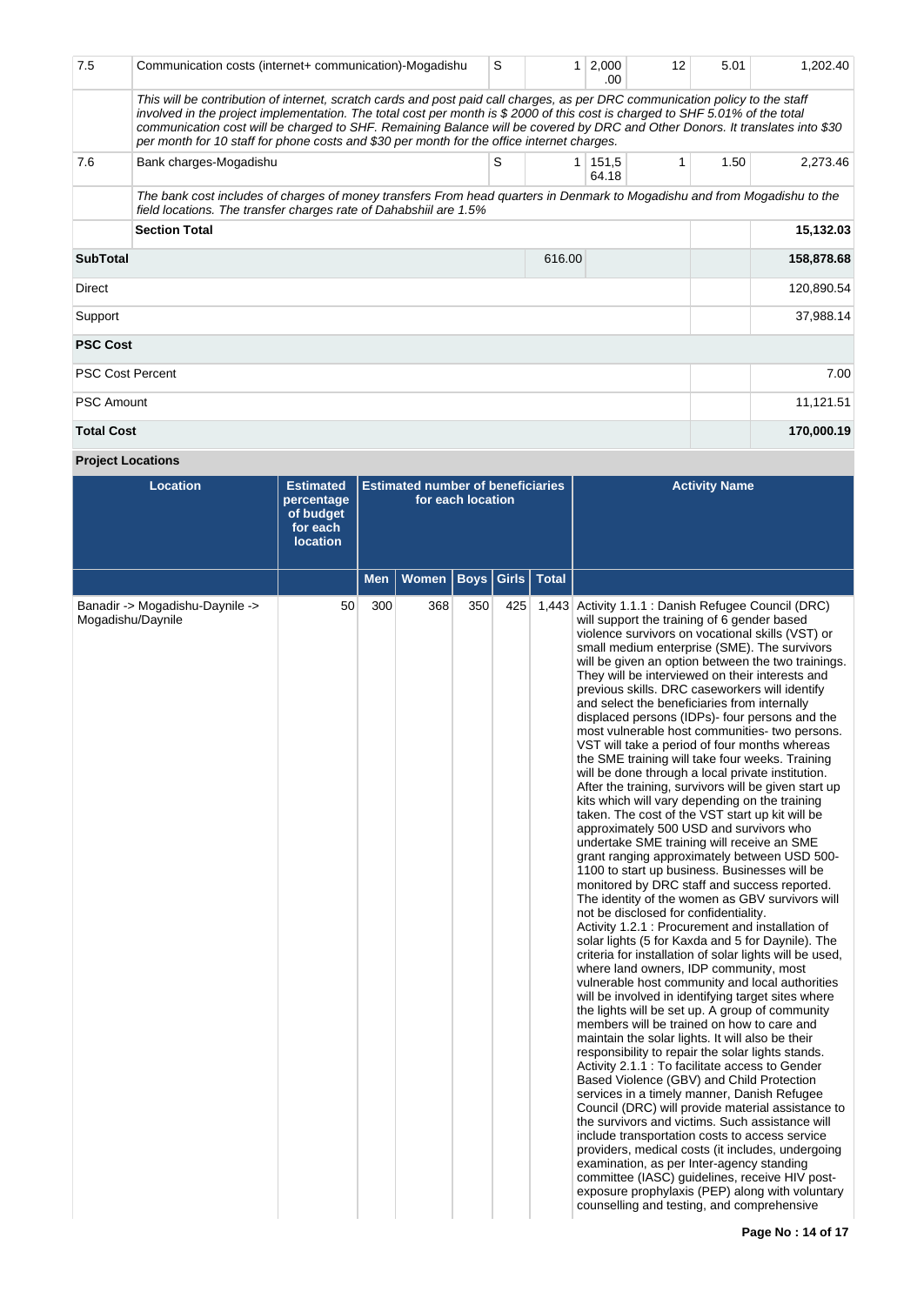reproductive health care in the case of rape survivors), legal aid clinics and psycho-social support costs, clothes, material assistance/non food items and dignity kits. The kind of support to be provided will be on a case to case basis. DRC GBV staff and case workers will support the survivors in receiving the material assistance. DRC GBV staff will work closely with other agencies in the referral network and ensure confidentiality in relation to all information on the survivors.

Activity 3.1.1 : Two community based child protection mechanisms (CBCPMs) will be formed in consultation with IDP population, local authorities and host community leaders, composed of 30 members (15 in Daynile and 15 in Kaxda). Membership will be voluntary. The CBCPMs will be composed of both men and women. At least a third of the CBCPMs will be female. The CBCPM members will receive training on child protection principles and protection monitoring. One of the female members will be appointed as GBV focal point and be responsible for collecting information on GBV and advising survivors on the support services available to them. One of the male members will be appointed as a child protection focal point and will be responsible for collecting information on children affected by armed conflict (CAAC) and advising victims on where to access appropriate medical, psycho-social and transportation services. The CBCPM members will monitor the settlements and conduct night patrols. It is expected that the patrols will deter perpetrators from committing violations in the settlements. The CBCPMs will hold regular meetings on a monthly basis to discuss and plan their activities. DRC will organize monthly meetings with group members and local authorities to discuss data on incidents gathered during the month, patterns of violations and subsequent follow up through reporting and referrals.

Activity 4.1.1 : Danish Refugee Council (DRC) will support the rehabilitation and reintegration of six former child soldiers from Kaxda and Daynile districts through provision of material support and vocational skills training (VST). DRC will provide skills development courses to the children for 4 to 6 months. The children targeted will be aged 15-

17 years. The VST will complement the education opportunities that the child soldiers can access. On a case to case basis DRC will consider providing start up kits to the former child soldiers as part of the rehabilitation process and secure job placement for them.

Activity 5.1.1 : Provision of timely immediate assistance to children affected by armed conflict. Immediate assistance include payments of medical costs incurred by victims/survivors, payment of transportation costs to access service providers, payment of psychosocial support costs and legal services on a needs to need basis. DRC will also work with the Child Protection Working Group (CPWG) to support children affected by armed conflict, in addition to those identified through the CPWG in Kaxda and Daynile districts. Danish Refugee Council (DRC) case workers will attend to the immediate needs of children affected by armed conflict and those at risk. They will facilitate access to child protection services such as medical facilities, psychosocial support, payment of transportation costs for children to access services. Coordinate referral of victims and survivors to service providers.Provision of material support/NFIs to most vulnerable children affected by armed conflict (child soldiers, injured children and rape survivors). The dignity kits will be gender sensitive for boys and girls. The project officer and the case workers will be responsible for identifying the most vulnerable children in need of psychosocial and material support.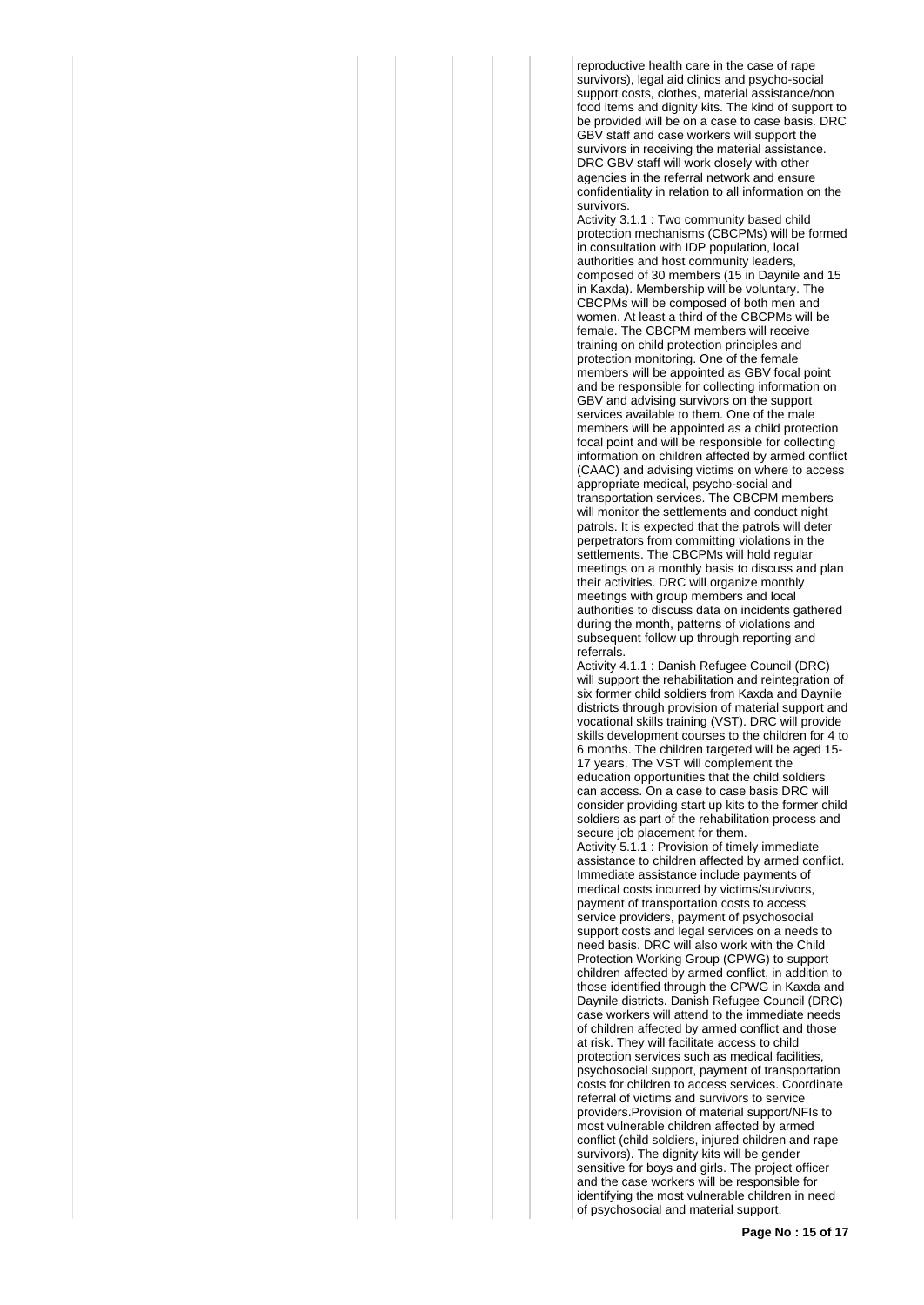| Banadir -> Mogadishu-Dharkenley<br>-> Mogadishu/Dharkenley | 50 | 300 | 368 | 351 | 425 | 1,444 Activity 1.1.1 : Danish Refugee Council (DRC)<br>will support the training of 6 gender based<br>violence survivors on vocational skills (VST) or<br>small medium enterprise (SME). The survivors |
|------------------------------------------------------------|----|-----|-----|-----|-----|--------------------------------------------------------------------------------------------------------------------------------------------------------------------------------------------------------|
|                                                            |    |     |     |     |     | will be given an option between the two trainings.<br>They will be interviewed on their interests and<br>previous skills. DRC caseworkers will identify                                                |
|                                                            |    |     |     |     |     | and select the beneficiaries from internally<br>displaced persons (IDPs)- four persons and the<br>most vulnerable host communities- two persons.                                                       |
|                                                            |    |     |     |     |     | VST will take a period of four months whereas<br>the SME training will take four weeks. Training<br>will be done through a local private institution.                                                  |
|                                                            |    |     |     |     |     | After the training, survivors will be given start up<br>kits which will vary depending on the training<br>taken. The cost of the VST start up kit will be<br>approximately 500 USD and survivors who   |
|                                                            |    |     |     |     |     | undertake SME training will receive an SME<br>grant ranging approximately between USD 500-<br>1100 to start up business. Businesses will be                                                            |
|                                                            |    |     |     |     |     | monitored by DRC staff and success reported.<br>The identity of the women as GBV survivors will<br>not be disclosed for confidentiality.                                                               |
|                                                            |    |     |     |     |     | Activity 1.2.1 : Procurement and installation of<br>solar lights (5 for Kaxda and 5 for Daynile). The<br>criteria for installation of solar lights will be used,                                       |
|                                                            |    |     |     |     |     | where land owners, IDP community, most<br>vulnerable host community and local authorities<br>will be involved in identifying target sites where<br>the lights will be set up. A group of community     |
|                                                            |    |     |     |     |     | members will be trained on how to care and<br>maintain the solar lights. It will also be their<br>responsibility to repair the solar lights stands.                                                    |
|                                                            |    |     |     |     |     | Activity 2.1.1 : To facilitate access to Gender<br>Based Violence (GBV) and Child Protection<br>services in a timely manner, Danish Refugee<br>Council (DRC) will provide material assistance to       |
|                                                            |    |     |     |     |     | the survivors and victims. Such assistance will<br>include transportation costs to access service<br>providers, medical costs (it includes, undergoing                                                 |
|                                                            |    |     |     |     |     | examination, as per Inter-agency standing<br>committee (IASC) guidelines, receive HIV post-<br>exposure prophylaxis (PEP) along with voluntary                                                         |
|                                                            |    |     |     |     |     | counselling and testing, and comprehensive<br>reproductive health care in the case of rape<br>survivors), legal aid clinics and psycho-social<br>support costs, clothes, material assistance/non       |
|                                                            |    |     |     |     |     | food items and dignity kits. The kind of support to<br>be provided will be on a case to case basis. DRC<br>GBV staff and case workers will support the                                                 |
|                                                            |    |     |     |     |     | survivors in receiving the material assistance.<br>DRC GBV staff will work closely with other<br>agencies in the referral network and ensure                                                           |
|                                                            |    |     |     |     |     | confidentiality in relation to all information on the<br>survivors.<br>Activity 3.1.1 : Two community based child<br>protection mechanisms (CBCPMs) will be formed                                     |
|                                                            |    |     |     |     |     | in consultation with IDP population, local<br>authorities and host community leaders,<br>composed of 30 members (15 in Daynile and 15                                                                  |
|                                                            |    |     |     |     |     | in Kaxda). Membership will be voluntary. The<br>CBCPMs will be composed of both men and<br>women. At least a third of the CBCPMs will be<br>female. The CBCPM members will receive                     |
|                                                            |    |     |     |     |     | training on child protection principles and<br>protection monitoring. One of the female<br>members will be appointed as GBV focal point                                                                |
|                                                            |    |     |     |     |     | and be responsible for collecting information on<br>GBV and advising survivors on the support<br>services available to them. One of the male<br>members will be appointed as a child protection        |
|                                                            |    |     |     |     |     | focal point and will be responsible for collecting<br>information on children affected by armed conflict<br>(CAAC) and advising victims on where to access                                             |
|                                                            |    |     |     |     |     | appropriate medical, psycho-social and<br>transportation services. The CBCPM members<br>will monitor the settlements and conduct night                                                                 |
|                                                            |    |     |     |     |     | patrols. It is expected that the patrols will deter<br>perpetrators from committing violations in the<br>settlements. The CBCPMs will hold regular                                                     |
|                                                            |    |     |     |     |     | meetings on a monthly basis to discuss and plan<br>their activities. DRC will organize monthly<br>meetings with group members and local                                                                |